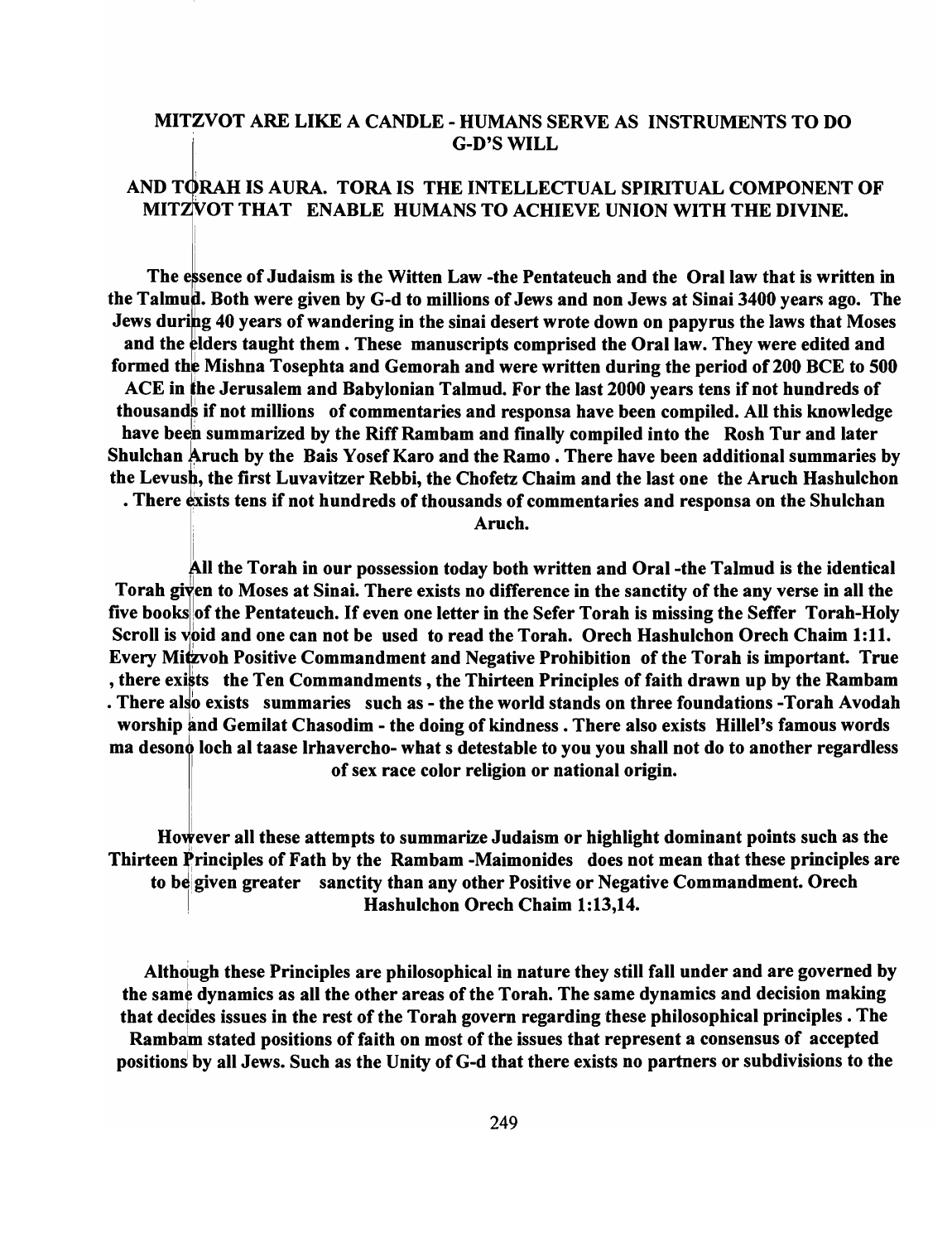G-d Head: This issue is what separates Judaism from Christianity and Hinduism and Buddhism. Rambam stats that only G-D created all matter and all non matter-tohu the state that G-d created before creation . Every thing that exists or ever existed spiritually -hashomayim and physicallyhoorertz was created by

G-D. Bothe the spiritual and the physical creation are linked and depend on each other for existence. He created the universe in order to have the souls of men both Jewish-Soul of Yisroel and non Jewsh the Soul of Abraham find perfection by each observing the Torah that was designated for each. Both must observe the rational laws the seven principles of the children of

Noah .lJews must also observe the non rational laws the chukim such as the laws of Sabbath Holidays dietary laws and laws of family purity. .Jewish women have different laws to observe than Jewish men in order to reach perfection. They are exempt from all laws that are precipitated by time such as tefilin Tzitzis sukkah lulov and shoffer Kohanim have additional restrictions to observe han other Jews in order to reach perfection. -They can not marry a divorcee. They can not be in the same room with a deceased person- or visit the cemetery except at the funeral of a

very close relative such as a parent or one of their offspring.

The living force and providence of G-d continuously creates and maintains the universe. Would G-d for a split instant cease creation and maintenance of the universe the universe would simultaneously disintegrate into Tohu-nothingness - that was created by G-d before creation of the universe. It is Divine Providence that exists every split second that maintains the universe and all the laws of nature that exist through out the universe. G-d can elect when to abrogate the laws of nature and perform a miracle. Accordig to Rambam at creation G-d designated at what periods of history miracles would occur-such as the exodus from Egypt; the splitting of the Red Sea; the Revelation at Mt. Sinai ; the giving of the Torah to mankind ;the giving of the mahn food that dropped from heave to feed millions of Jews and non Jews during 40 years in the Sinai desert; angels protected them from the elements -heat during the day and cold at night and poisonous reptiles insects and wild animals during the 40 years in the dessert. Miracles occurred when the Jews conquered Canaan. Miracles occurred that Jews survive for the last 2000 years in the diaspora that I elucidate in my book -the war against the Jews and non Jews 325ACE -2007. Miracles did occur during the holocaust and G-d saved 12 million Jews. It was Divine Providence that the Nazis believed that they were Super people and did not need the Jews or their scientific contributions that they dubbed Jewish math science and medicine. They banished Jewish scientists like Einstein anf Freud and other geniuses and burrned their books anf forbade teaching their theories and scientific discoveries. These men went to the Allies and Eeinstein and other Jewish scientists banished by the Germans helped discover and build the atom bomb. It was Divine Providence that gave the Nazis their sense of superiority that ultimately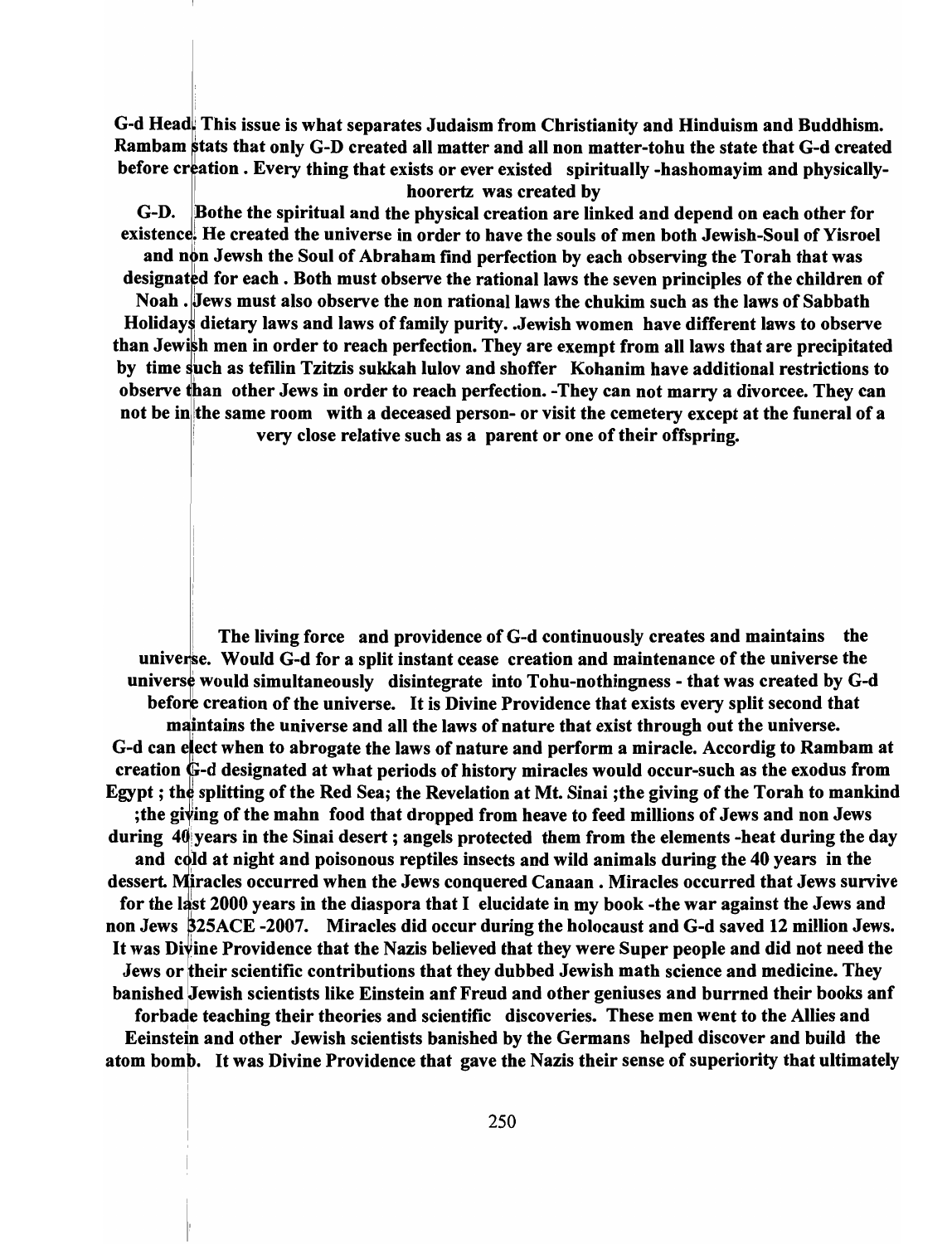led to their doom and resulted in saving of 12 million Jews in the free world and billions of non Jews. Would the Nazis have been had more modest and kept their Jewsh scientists they could have . won the war and killed all the Jews all over the world.

Another miracle was that the Nazis attacked Russia and wasted their resources with the Eastern front rather than conquering England. They took on the USA and sealed their fate by fighting the whole world. Another miracle was their uncontrolable hatred for the Jews that they strangled economically the German Jews in 1934-1939 and the German Jews were forced to leave to other countries and most of them were saved from the holocaust. Another miracle were the Russian pogroms in 1880 that forced millions of Jews to flee ussia and Poland for other countries in the West tie USA Canada Central and South America and Ausrtralia . Another miracle was that that the Russians Uin 1914-1916 forced the Jews in those areas of Poland that were near the front in the first World War w against Germany that were near the front to be evacuated since they suspected that they would betray them to the Germans. These Jews were not killed. Many of them remained in Russia and were sent to Seberia. Thus they and their children were saved from the Nazis. The same thing happened with those Jews who escaped Poland in 1939 and fled to Russia.

Another miracle was the creation of the modern state of Israel in 1947 within the ocean of world anti- Semitism. Another miracle is the continuous survival of the State of Israel among 100 million sworn Arab enemies for the last 60 years. Thus the Hand of G-d is visible for one who wants to see.

Man must not rely on miracles; but must behave and maintain a lifestyle that is in accordance with the normal laws of nature. G-d helps those individuals who help themselves. Many people are angry at G-d why the virtuous suffer and sinners prosper. However people need to know that G-s will reward the pious and honest humans and punish all who disobey -each one according to their degree of wilfulness. and arrogance. However as a general rule reward and punishment can not be observed immediately. Some or many people are rewarded or punished in the here after in the next world. However since miracles occur very rarely all humans must behave in accordance with natural laws. G-d helps those humans who help themselves. Unfortunately many virtuous people suffer and are killed if they do not look out for themselves according to natural means. Would the Jews have possessed Israel in 1939-1945 millions of Jews would have been saved.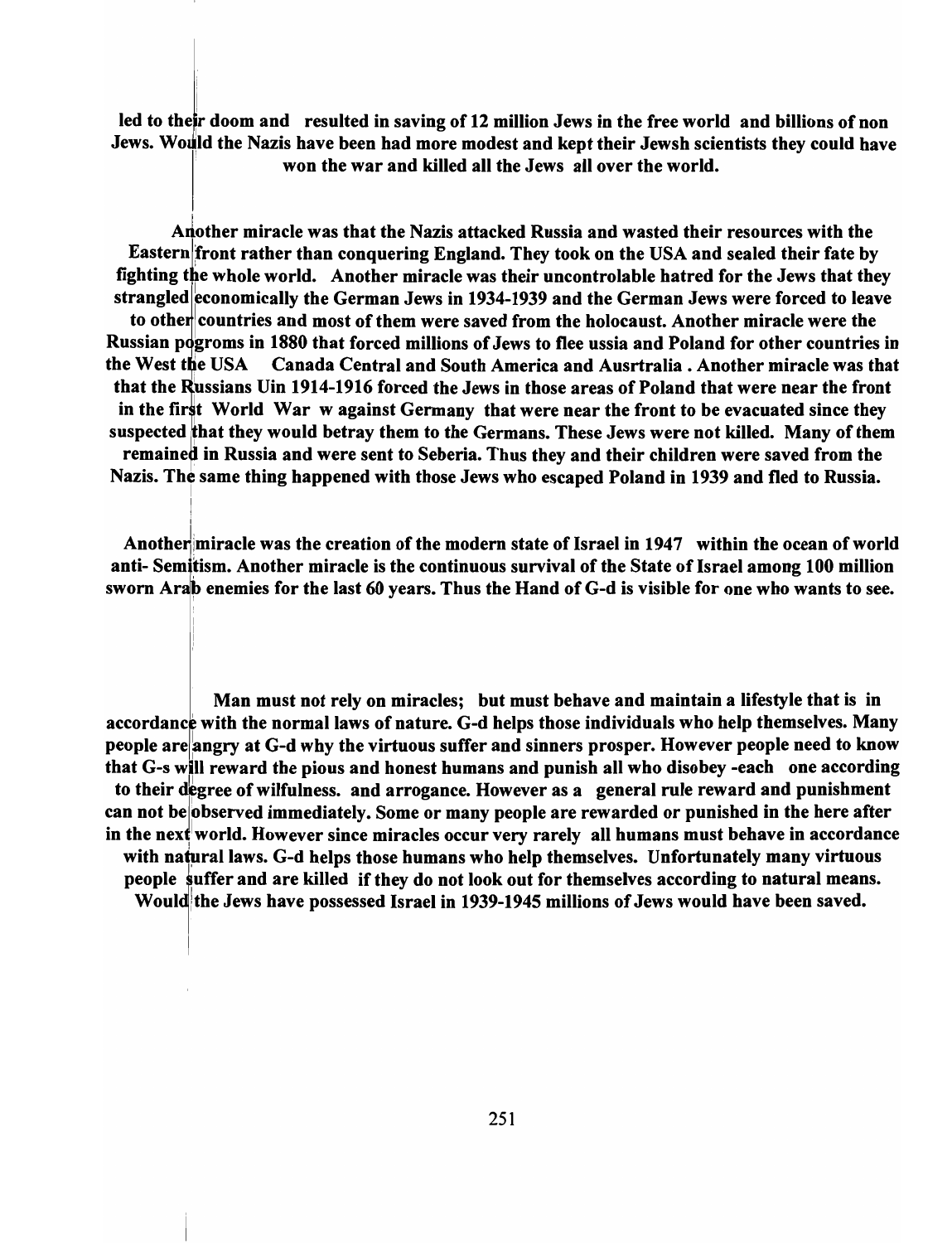Thus G-d at all time has a hands on the universe. There exists no automatic. At the instant of the Revelation at Mt. Sinai in front of millions of Jews and non Jews the truth of this principle became evident to every one. See Orech Hashulchon Orech Chaim 1:5. Einstein became a believer when he discovered the laws of relativity that exist through out the universe.

G- transcends time and space. G-d created time and space. See Orech Hashulchon Orech Chaim 1:5.

The interpretation of some of the finer issues on some of the philosophical points raised by the Rambam were hotly debated by many of his contemporaries or other Rabbis before or after the Rambam. . However there exists today a consensus of opinions and rulings regarding all of these matters. Many of the issues of faith we will never know until they occur. Such as what will actually happen when the Messiah comes. I am recording the areas that Aruch Hashulchon the last Posek - arbiter of Jewish law ruled as accepted Jewish Law regarding the Principles of faith in , Orech Hashulchon Orech Chaim 1:13. ,14.

The Torah that we possess is eternal. G-d will never substitute and change any law in the Torah for an other code of laws. Just like G-d is eternal so too the Torah we possess is eternal. See Orech Ha\$hulchon Orech Chaim 1 :11. Even when the Messiah comes none of the laws will change . The Messiah will gather all the Jews from all the world to Eretz Yisroel. He will rebuild the Holy Temple on the Temple mount and restore the sacrifices. . Peace will exist in all the world. There will be no more wars. Elijah the prophet will appear and he will decree who is a a true Kohen a descendant from Aaron. No Temple SERVICES CAN BE INITIATED BEFORE WE HAVE THE

TRUE IDENTITY OF THE KOHANIM.

Therefore, until Messiah and Elijah arrive Jews are forbidden to rebuild the Holy Temple in Jerusalem. That should put an end to the fear of the Arabs that Jews will destroy their mosques on the Mount of the Temple and rebuild the Third Temple. All the dead from all the righteous of all humanity will be resurrected and live forever. . Rambam Melochim 12:1;2; Hilchot Medina by Rav Eliezer Waldenberg Chapter 3 pages 151-153. Oruch Hashulchon Even Hoehzer 2:14;Aruch Hashulchon Heosid Hilchot Melocchim 78:1-12 Chapter 81:1-12.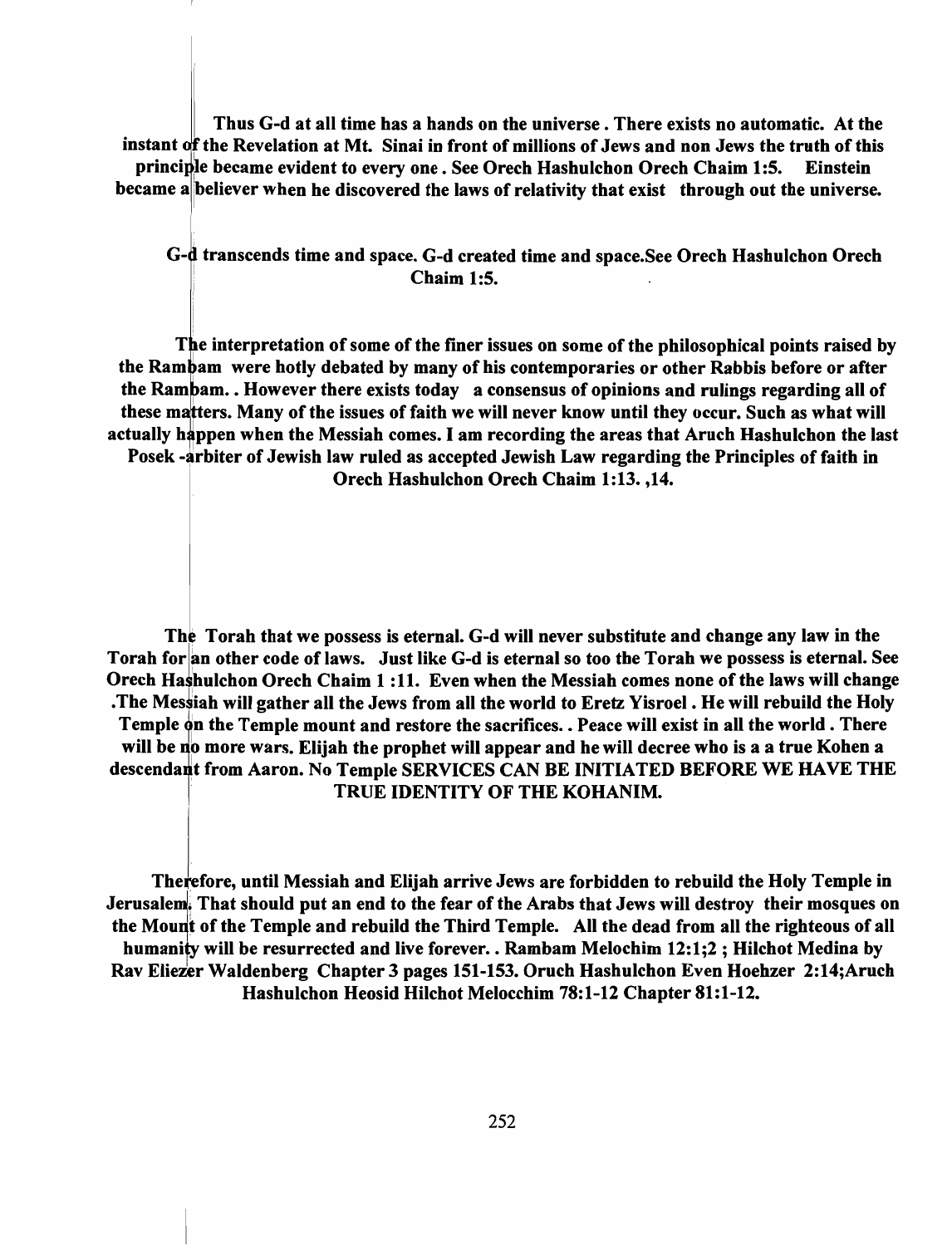The world will continue to function the way it always functioned. However there will be no wars. Rambam Melochim 12:2. See my book The Wars against the Jews and non Jjews 325ACE - $2007$  ACE chapter 1 and 2 that I personally believe that all the religions that presently exist will continue to exist even after the Messiah comes. Judaism gives space to all men to practice their faith. The Rambam in Melochim 12:2 states that there exists no clear tradition what is going to occur what precisely and how events are going to unfold in Messianic times. No one knows for sure until the events will unfold. All the traditions in the various sources in the Pentateuch the Prophets

Talmud and Medroshim are not to taken literally other than the facts that all Jews will be in gathered ifrom all the world to Eretz Yisroel the Holy Temple will be rebuilt and there will not be any wars. All the other details we will only know when they happen. We must permit the events to unfold. Yes, there will be a great war of Gog and Mogug before the advent of the Messianic era,

. but no tradition exists that clearly spells out the details. For all we know G-d can have contingency plans if the Jews and non Jews are virtuous greater miracles will exist and there will be lesser or no suffering and bloodshed at the advent of the Messianic era. Otherwise the Messiah will come after a great deal of suffering and bloodshed. Thus if the Jews are virtuous the Third Temple will be built miraculously and descend from heaven on the Temple mount in Jerusalem.

All Jews must believe that reward and punishment exists that G-d will reward those individuals who obey Him and punish those individuals who disobey Him. See Orech Hashulchon Orech Chaim 1:13,15,16.

All Jews must believe the dead of all the righteous humans will be resurrected and will live eternally- they will never die. Ezekiel the Prophet resurrected many dead Jews who were murdered by anti- Semites. The Talmud Sanehdrin states that a descendent of these resurrected Jews displayed the tefilin- phylacteries that his foreparent put on after he was resurrected by Ezekiel. So, too in the future all righteous humans will be resurrected and they will live for ever. Jews recite at the beginning of all amidah -shmoneh esrei of all prayers that G-d will resurrect all the deceased of mankind. This prayer is also recited at the buriel services.

The Jew who denies even one law of the Torah or fails to observe even one law between man and G-d non rational laws Chukim or the rational laws can not function in any religious function as rabbi cantor shochet or be a witness to sanctify a marriage or divorce. See Orech Hashulchon Orech Chaim 1:13,14; Yoreh Dayoh 2:6,14, 119:14, Choshen Mishpot 34. Thus agunot who are denied a Get by their husbands can have their marriages annulled using the loopholes opened up by this very strict law who is authorized to be a witness-in matrimonial matters only a saint.. Thus in very dire circumstances when the woman is unable to remarry according to Jewish law since her husband refuses to give her a Get, we will emancipate the agunah using this loophole.

Any priest minister mullah in other faiths who does not believe or follow the laws of his faith is banned from performing the sacraments and officiating. Likewise any governmental official who violates the law loses his/her post and can not officiate. Likewise all professional are governed by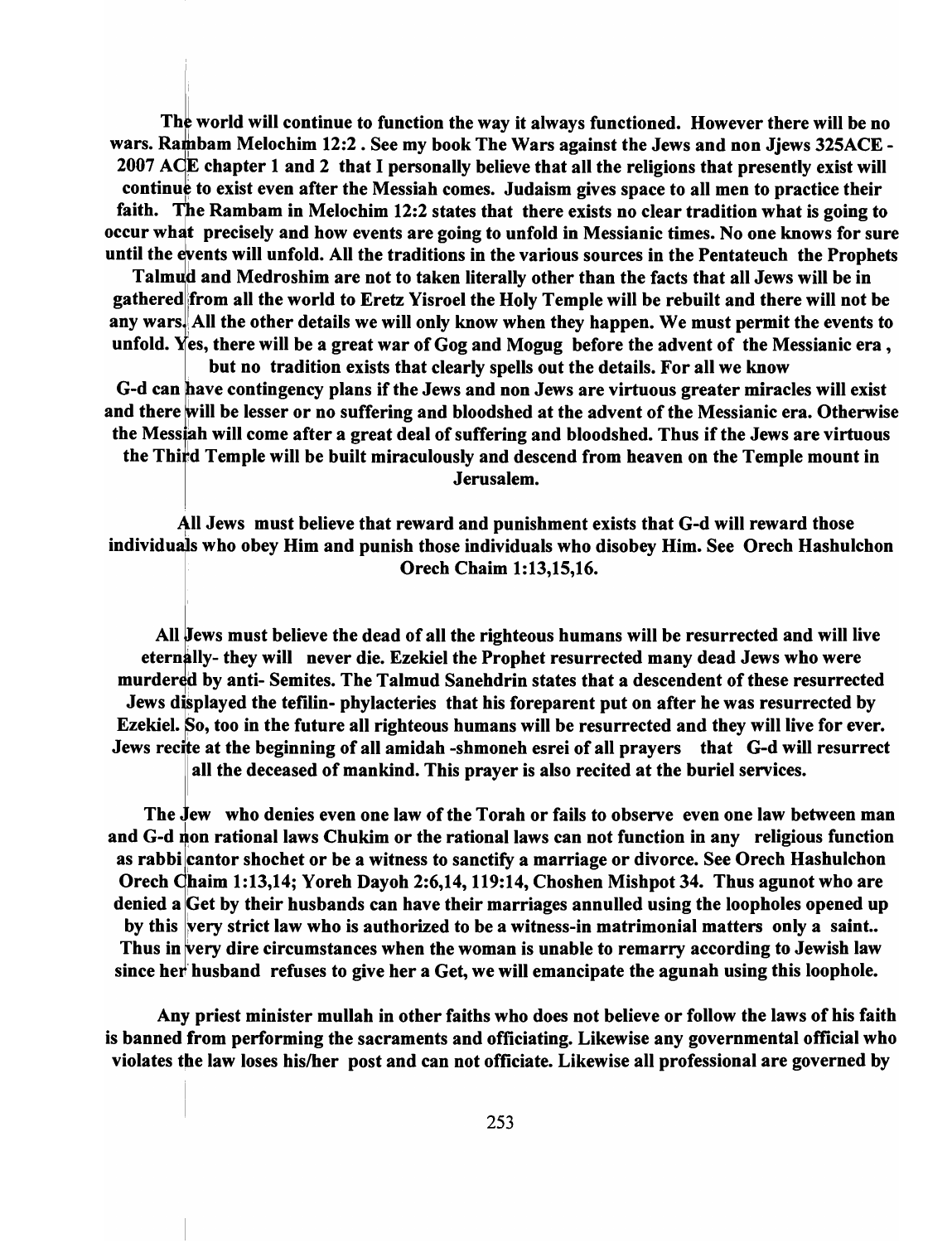rules of ethics by the State and their professional society. If one breaches one or more of these rules If conduct one can lose their licence or membership in the society. So too, this practice holds true within Judaism.

Every Jew who is religious or not must be treated with love dignity and respect even though he can not officiate in religious functions. See Rambam Mamrim 3:3 ;Chazon Ish Yoreh Dayoh 13:16 ; Hilchot Medinah by Rav Eliezer Waldenberg chapter 8 9:4 page 257.

Every non Jew who observes the Seven Nohadite Principles of Humane Laws -observes the laws of his country regardless of religion race color or sex will merit the world to come-salvation eternity. Rambam Melochim 8:9,10.. Responsa Ramo. Hilchot Medinal by Rav Eliezer Waldenberg in Preface. pages 26-32, Chapter 1 pages 1-9, Ramo Oecch Chaim 156: 1aruch Hashulchon Orech Chaim 156:4.

a scholar who masters and observes all the applicable laws of the Shulchan Aruch is authorized to discuss and rule on new or old issues and questions concerning Jewish Law Hollacha or Jewish philosophy. That reason is because all laws and philosophy of Judaism are inter related and inter woven. See Yerushalmi Nedorim 10:8, Yerushalmi Chagiga 1:8, Rambam Sanehdrin 4: Likewise only one who is competent in all areas regarding marriage and divirce is permitted to officiate . 8ee Even Hoezer 49:3; Talmud Babylonian Kedushin 6a,13. See Prologue to Seder Haget - summary of laws of procedures of officiating at a Jewish divorce citing Rivosh in Responsa 189. Only a godol yisroel is authorized to give divorces. This precedent traces its roots from Talmudic days. The Jerusalem Talmud and Rambam cited earlier in this paragraph define who is deemed a godol beyisroel -one who has mastered and observes all the laws of the Shulchan

Aruch.

lIn order to perpetuate Judaism it is necessary to establish a kollel to train scholars to master the four parts of the Shulchan Aruch. This task takes 10 years. I have the approbation of Rav Moshe Feinstein Rav Piekarski and Rav Yakov Kaminetzki . It is called Bais Meir Menachem Sender Latorah Vehoroah, Inc.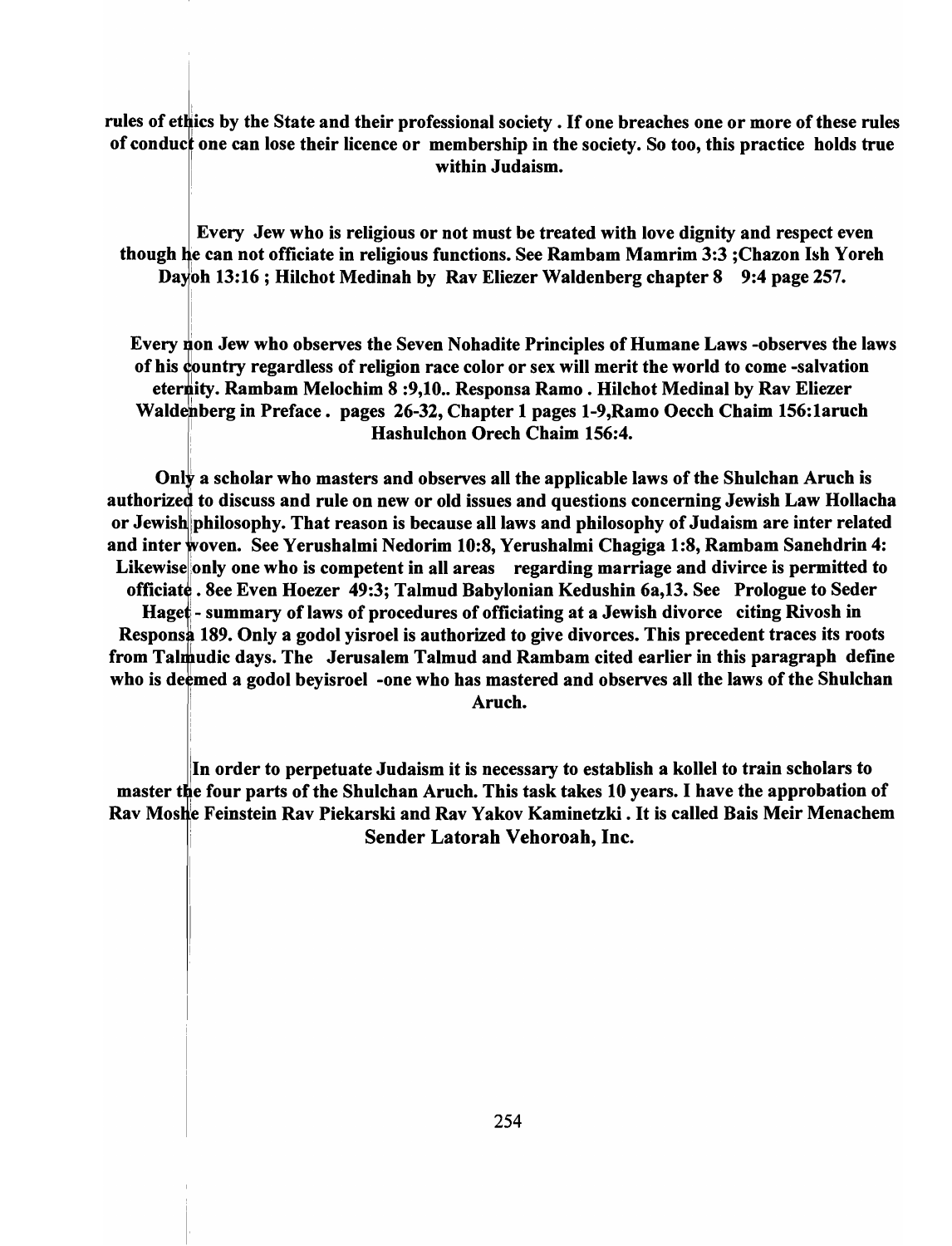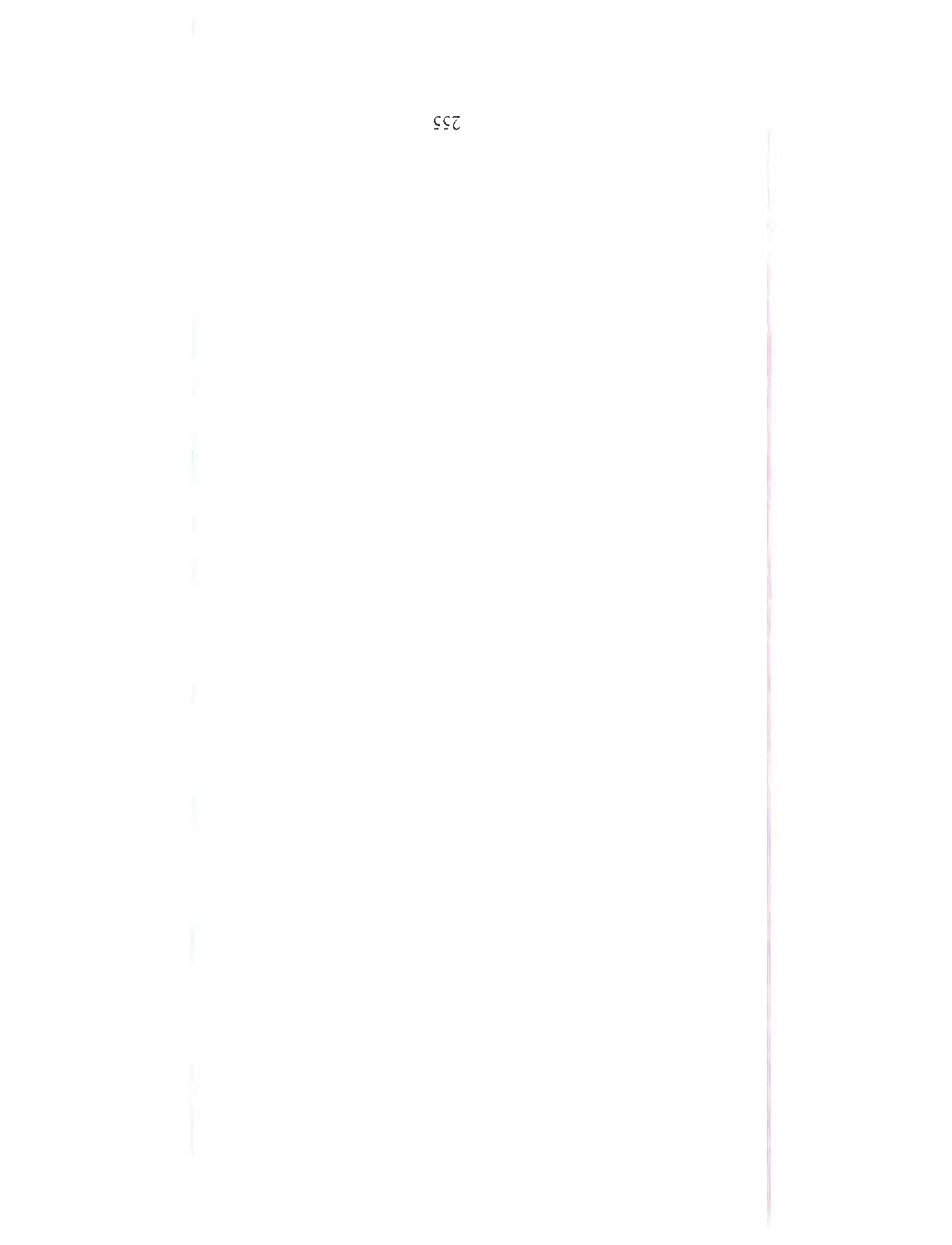Moses saw a bush that was ablaze but the bush was not consumed by the<br>flames [1870]. [Exodus 2:2.] Moses wanted to come near the burning bush and find out why it Moses saw a bush that was ablaze but the bush was not consumed by the was not consumed. [ Exodus 2:3] G-d then told Moses not to come any nearer, but to remove your shoes because you are standing on sacred ground.  $[Exodus 2:4]$  Moses then realized that he had witnessed a revelation that had very profound meaning for the destiny of the Jew and all of humanity.

The conflagration of the holocaust as well as the last 1700 years of murder of the Jew have burned the Jew; but he has not become consumed and oxidized .G-d has resurrected the Jew. The Jew is alive in the Jewish State of Israel.

A million Toynbees -the British historian-who claims that the Jew is a fossil, as well as the million Hitlers past and present have written off the Jew from the pages of history. But it is not the Jew but G-d's law and moral message of humanity -the ten comma<mark>n</mark>dments- whom the anti -Semites hate and want to burn in the ovens of Auschwitz and all the other concentration camps. By burning the messenger they think they can destroy  $G-d$ 's law for humanity. But  $G-d$  can not be consumed nor his messenger the Jew and the noble non Jew.

Deep down in the heart of every non Jew they know that the Jew is eternal. Those non Jews who bless the Jew will be blessed. They will live to eternity together with the Jew.

On December 28,2007 two Jews were murdered in cold blood in the hills near Hebron, Israel by Palestinians. . They were hiking. Another companion a girl thank G-d fled and was hiding. She escaped although she was wounded. The two Jews managed before succumbing to their mortal wounds to shoot several of the gunmen. One of the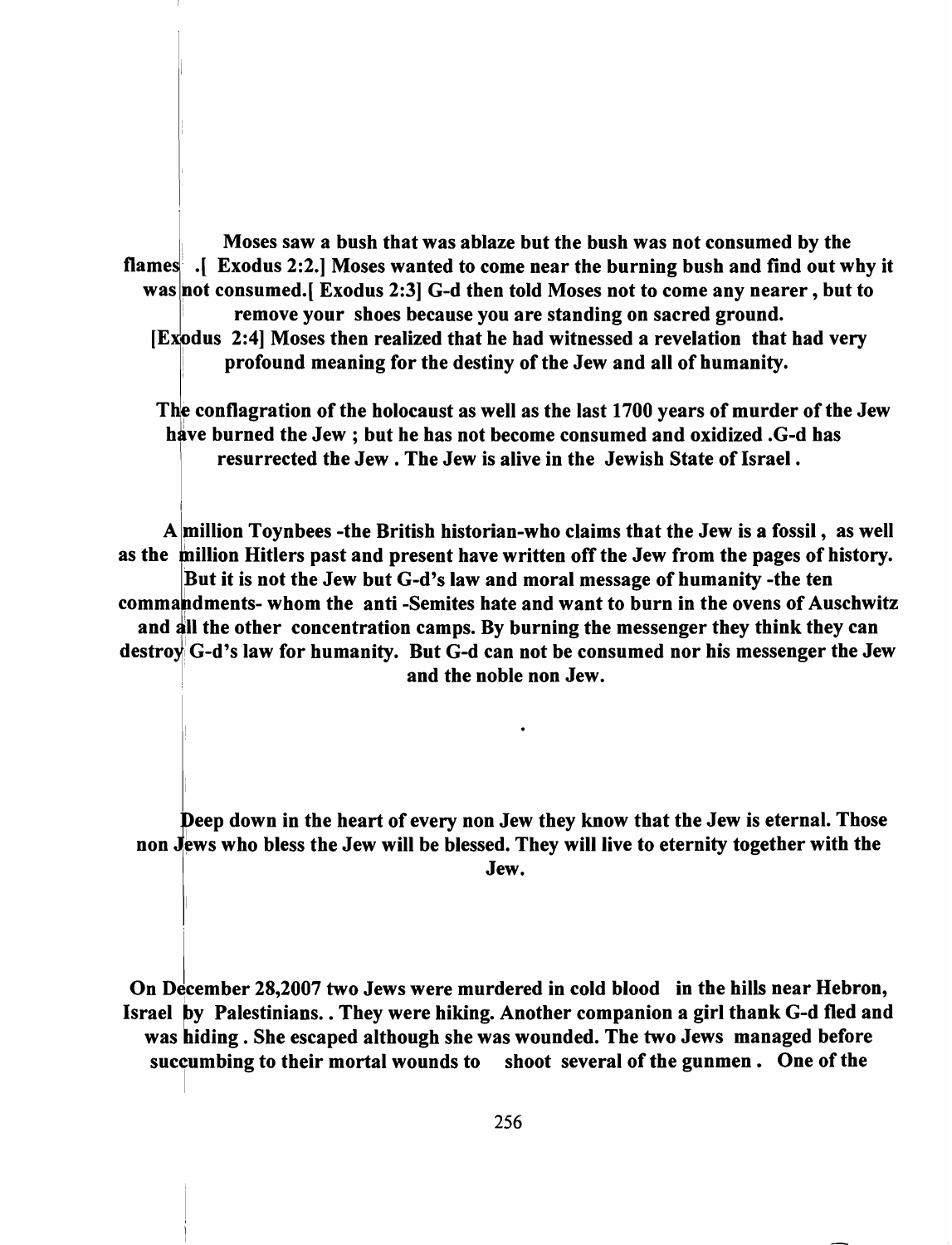attackers was killed on the spot while another was seriously wounded and died some time later. Israeli security sources believe that two other gunmen were lightly wounded Israeli Army radio stated.. The Jews were killed for the crime of being Jewish. The names of the two Jewish soldiers are Private Ahikam Amihai [20]and Sergeant David Rubin[21]

This essentially was the crime that 6 million Jews were murdered by the Nazis in 1940  $\parallel$ 1944. There exists one solution to stop these murders . The Palestinians already have a state -Jordan created by Great Britain in 1921. They carved out 80% of the mandate of Palestine reserved for the Jews in the Balfour Declaration that was accepted by the League of Nations in 1920. Transfer all the Palestinians from Yehudah Shomron and Gaza as well as the Arabs from Israel to Jordan. There will be a transfer of populations. The million Jews that now count several million settled in Israel. They originated from Arab countries who were thrown out by the Arabs when Israel became a nation . Now all the Palestinian descendants of the Palestinians who left on their own when the Arabs attacked Israel in 1948 will settle in Jordan. Pakistan Muslims and Indian Hindus made a transfer of populations in 1949 when Great Britain created Pakistan and India in the Indian sub Continent. The Germans after World War Two resettled in Germany from Russia Poland and Czechoslovakia because these countries refused to have them remain since they were a hostile element. After World War Two they all moved to , Germany. They provided Hitler with an excuse to invade their countries.

The world 65 years ago did nothing when Jewish blood was spilled and they are doing nothing today. Hakom lehorgeho hashkem vehorgo. When one arises to kill you preempt and kill him. The world will pass all forms of resolutions against the Jews but will not send any troops to force Israel to readmit them. If the Arabs go to war against Israel, Israel should not hesitate to use its atomic weapons and neutralize their superior numbers. I know that people will not accept this solution on pseudo ethical grounds and will accuse me as being a racist. Call me anything you wish. It is my duty to state the truth. This is the truth that will ensure a Jewish Israel. If an other human is being threatened by a murderer and I do not alert him I am in violation of al tamud al dam reech. You shall not stand still while your neighbor's blood is being spilled. See Rambam Rotzeach chapter 1:13. All humans must observe the Seven Nohadite Motzvohs of humanity. Rambam Melochim 8:10;9:1 Murder is forbidden. All humans must not be accomplices to murder. They must punish the murderers. Rambam Melochim 9:14. When Palestinians elect a Hamas; Government that claims its mission is to kill Jews and destroy Israel then they are in violation of these two fundamental laws of humanity. As such they should all be punished. W hen Israel kills the murderers in targeted assassinations and civilians die as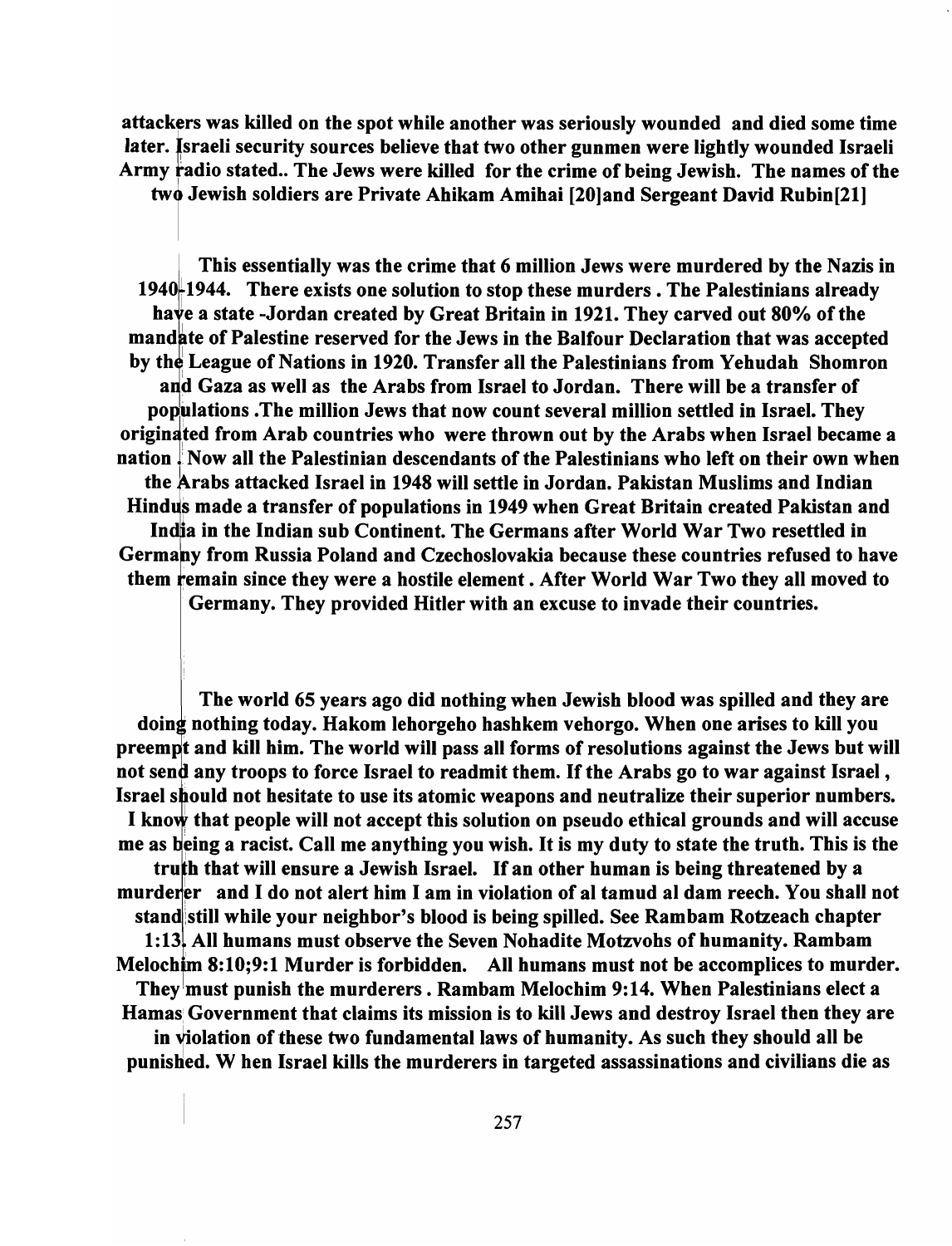part of collateral damage, these civilians are not innocent. See Rambam Melochim 6:4. Only if Non Jews observe the Seven Nohadite laws are they permitted to live in Israel. Raaved on Rambam Melochim 6:4.

However, Jews for their own survival must at times swallow their pride and rights and overlook a quickie solution. Forceful transferring the Palestinians to Jordan at the present moment will not meet with the approval of the USA. For that reason alone other alternatives must be pursued. The creativity and financial diplomatic and moral support of world Jewry must be given to Israel. It would be a mortal error if all Jews would immigrate to Israel. Israel needs Jews all over the world to influence world policy to support politically diplomatically and financially the welfare of a Jewish state in Israel.

#### HALF A LOAF IS BETTER THAN NONE

A two state solution that would guarantee a secure Israel recognized by the Arab world is preferable than a perpetual state of war. Only if that goal can not be realized, obvionsly Israel must elect to remain at war with Arabs whose goal is to destroy Israel or have Israel over run by 3 or 4 million Arab refugees who claim that they are the descendants of the 700,000 Arabs who left Israel in 1948. They now are seeking to regain the land they abandoned. They would become the majority and legislate the Jews out of Israel by "democratic" means. They would then displace the Jews. Certainly when the Hamas has declared war and bombards any part of Israel with rockets intent on killing any and every Jew that Israel should refuse to surrender Yehudah and Shomron. In addition to the fact that Yehudah and Shomron is historical Israel, but it is definitively forbidden because it it endangers every Jew in those areas where Jews live today. The lives of 7 million Jews are threatened. Perhaps this is the miracle of today's era that G-d hardened the hearts of the Palestinians and Arabs not to accept a two State solution, in order for Jews to retain all of Israel. Perhaps this is part of the Divine Plan Of the Messianic era. Following the holocaust that was the war of Gog and Mogug and the four wars against the Arabs and two against Hizbula , G-d has restored a Jewish State in Eretz Yisroel. As much as the Jews want to return part of Eretz Yisroel Gaza Yehudah and Shomron and half of Jerusalem -the Old City to the Arabs, G-d intervenes, hardens the hearts of the Arabs and does not permit Jews to frustrate and destroy His plan and Providence. Perhaps we are witnessing the fulfillment of the Bible's prophesy those nations that splill human blood-for every Jew thatthey murder they massacre one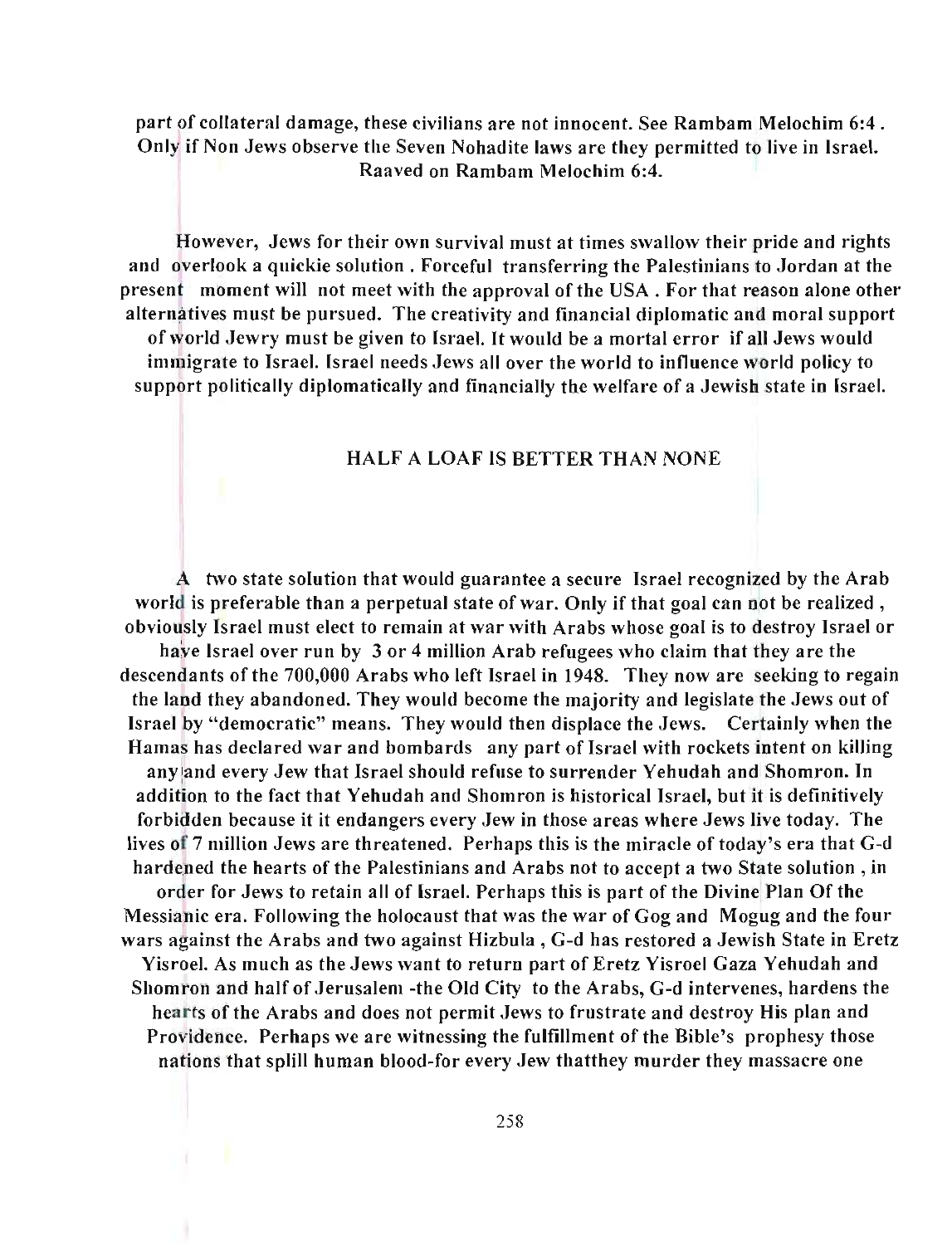thousand and one non Jews-will have their own blood spilled. They will eventually either self destruct or one nation that spills innocent human blood will destroy anothe nation that spills innocent human blood. We have witnessed the destruction of Nazi Germany in the Second World War 1939-1945. We have witnessed the demise of the Soviet Union that lasted from 1917-1990.

What happened on Thursday March 5 2008 before Adar two when 8 yeshiva students in Merkaz Horav in Jerusalem were murdered and many were wounded by an Arab from East Jerusalem is ample testimony that the only solution is to throw out all the Arabs from first East Jerusalem then the rest of Eretz Yisroel the part of Israel before the 1967 lines and also from Gaza Yehudah and Shomron. Let us start with Gaza first and topple the Hamas terrorist bastard government recognized by no one in the West. The Arabs always insisted that all ares that Israel ceded to them Israel must evacuate all the Jews. So, too, we will insist that all areas that we keep all arabs must unconditionally be evacuated. This was the stipulation of Egypt when we ceded the Sinai and this was the stipulation of the road map that we should evacuate all Jews when we cede territory to the Arabs like we did at Gaza. This is what the Allies stipullate we do for Yehudah and Shomron, that we evacuate all the Jews. We will likewise stipulate in reverse that all Arabs must leave in all areas that belong to Jews. We are not in a race with the Arabs of how many births Jewish women must bear in order not to have a greater Arab population , so thery can vote the Jews out. . No country in the world agees to such abuse. The bottom line is that all Arabs in israel of the 1967 lines Yehudah Shomron and Gaza must go.

Let Israel restore all the settlements in Gaza and Shomron and build new settlements all over Yehudah and Shomron and Gaza. Israel may very well have used tens of thousa nds of Soldiers to protect the settlers in Gaza ; but these settlementsa protected the heartland of israel. Since the ewvactuation of Sinia in 2005 Hamas and the other terrorists groups have used the evacuated territories as launching grouds to attack daily Israel by indiscriminate bombardment with rockets aimed against civilians that have killed and wounded hundreds. Hamas has declared and are carrying out war against Jews, Jews do not need the consent of any Nation not to die. That is what happened in 1939-1945 when the Allies did not consent that Jews be saved and six million were killed by the Nazis. International law permits the attacked nation to defend its citizens. Torah law mandates that we respond in kind. The only way to cure an aggressor is to let him taste his own medicine. Israel should annex Gaza Yehudah and Shomron and build settlements all over the land of Israel. We will then observe the Mitzvah of Yishuv Eretz Yisroel vekovashto veyorashto. See Sefer Hamitzvot Ramban commentary -first Mitzvoh. Only when we will build settlements in Eretz Yisroel will we inherit the land. We have eternal title given to us by G-d as clearly spelled out in the Bible, We must established facts on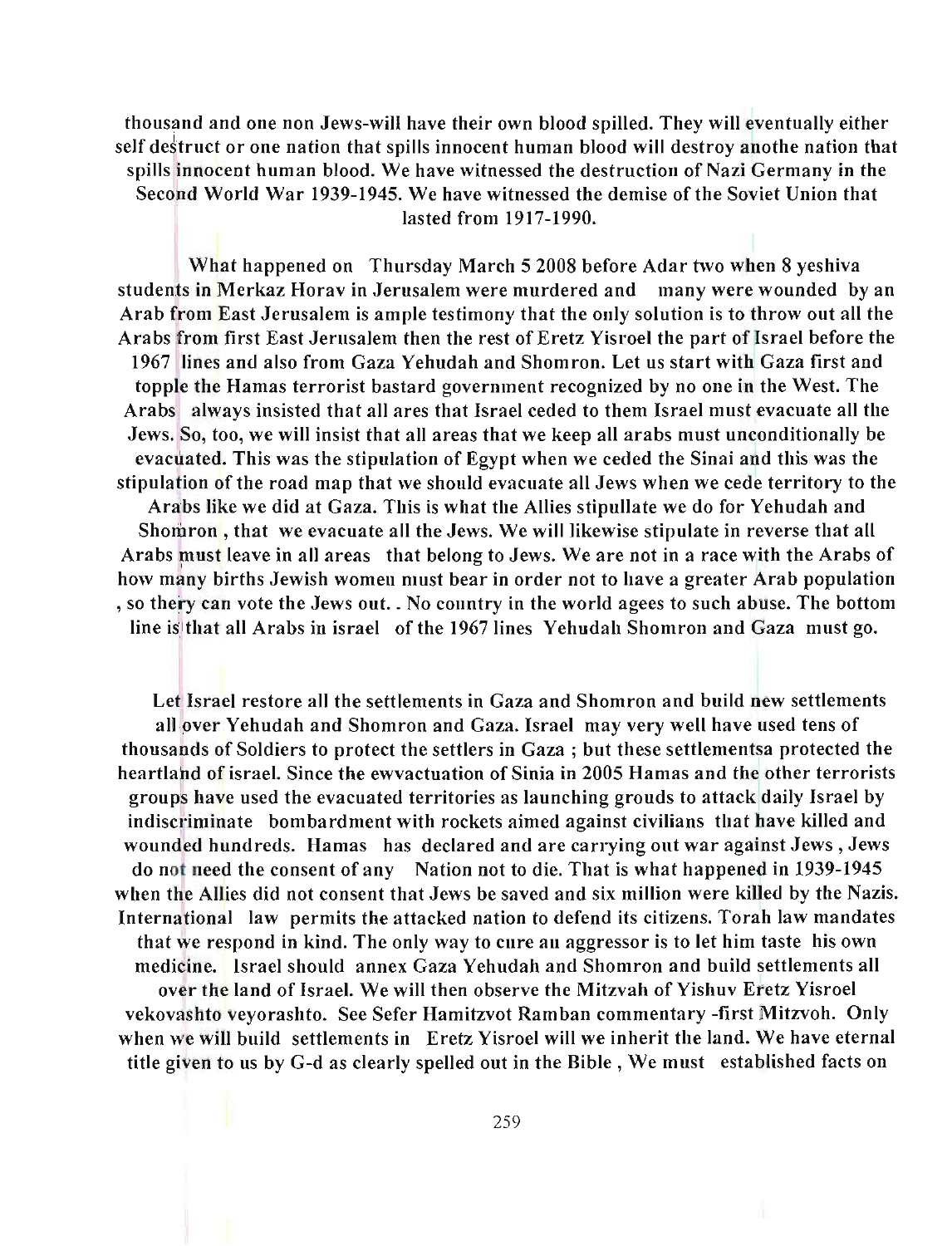the ground and G-d will fight our battles and we will vanquish all our enemies. There exists hundreds of millions of Christians in the USA and in the world who will support Israel. Those countries in the UN who will condemn Israel will not send one soldier to fight and force Israel to rescind its action.

The Arabs were given a chance to have a Palestinian State and they blew it. Abbas and Fatah are no better than Hamas. It is a miracle that Hamas does not pay lip service for a two State solution like Fatah and Abbas. now Israel must take action on its own and get rid of the problem with in their midst. It is the Palestinian people who are the problem. Get rid of the Palestinians and you solve the problem. Let them all go to Jordan -that was created in 1921 by great Britain. Jordan represents 80% of the original mandate Palestine that was supposed to be given to the Jews.

Israel is a Jewish State given to us by G-d. We also conquered all the land and it belongs to us as a result of conquest. The boundaries of every country exists only because of conquest. What is good for the gooses is good for the gender. Let Great Britain cede the lands it conquered from the Welsh and the Scotts back to them. Let Russia cede back to the nations it conquered back their land. Let France Germany Spain and Portugal do the same. Let the USA cede back all the USA back to the Indians. Let all the South and Central Americas and Australia cede back their country back to the Natives. Then they can argue that conquest by Israel dies not count and is not recognized. THIS BUSINESS THAT  $\mu$  ewish blood can be spilled with impunity and there exists no consequences is over. When Arabs wage war against a Jewish state and lose they lose the land. We are not in a game of marbles for fun. We were in a war for real. Israel won the Arabs lost. We conquered territory which we keep. We must bear in mind that all the territory Israel conquered never belonged to Palestinians. There never existed in 5000 years of history any entity by the name of Palestine. The Turks conquered all the middle East since 1450's . Great Britain and France conquered the area from Turkey in 1917. . The Sinai desert was never part of Egypt. Great Britain was the one who gave the Sinai to Egypt. Again France and Great Britain carved out the boundaries of Syria Lebanon and Syria..

The Golan Heights historically was always part of Israel. Not only in Biblical times I but a ter Israel was conquered by the Assyrians Babylonians Greeks and Romans and then the Arabs and the Turks the Golan was part of Israel. In 1920's Great Britain and France carved out the the former Turkish empire and created Syria Lebanon Saudi Arabia Yemen Egypt and they stole 80% of the mandate that was officially declared to become a Jewish home land and created Jordan. There exists zero -nill  $0\ 0\ 0\ 0\$  sanctity of the theft that Great Britain and France created when they conquered this territory from turkey. If Conquest is not to be given any value whebn Israel conquers then conquest when Great Britain and France conquer is to be given the same value ziltch zero nothing. Therefore Jews can and must keep all the lands they won in war against the Arabs. Thus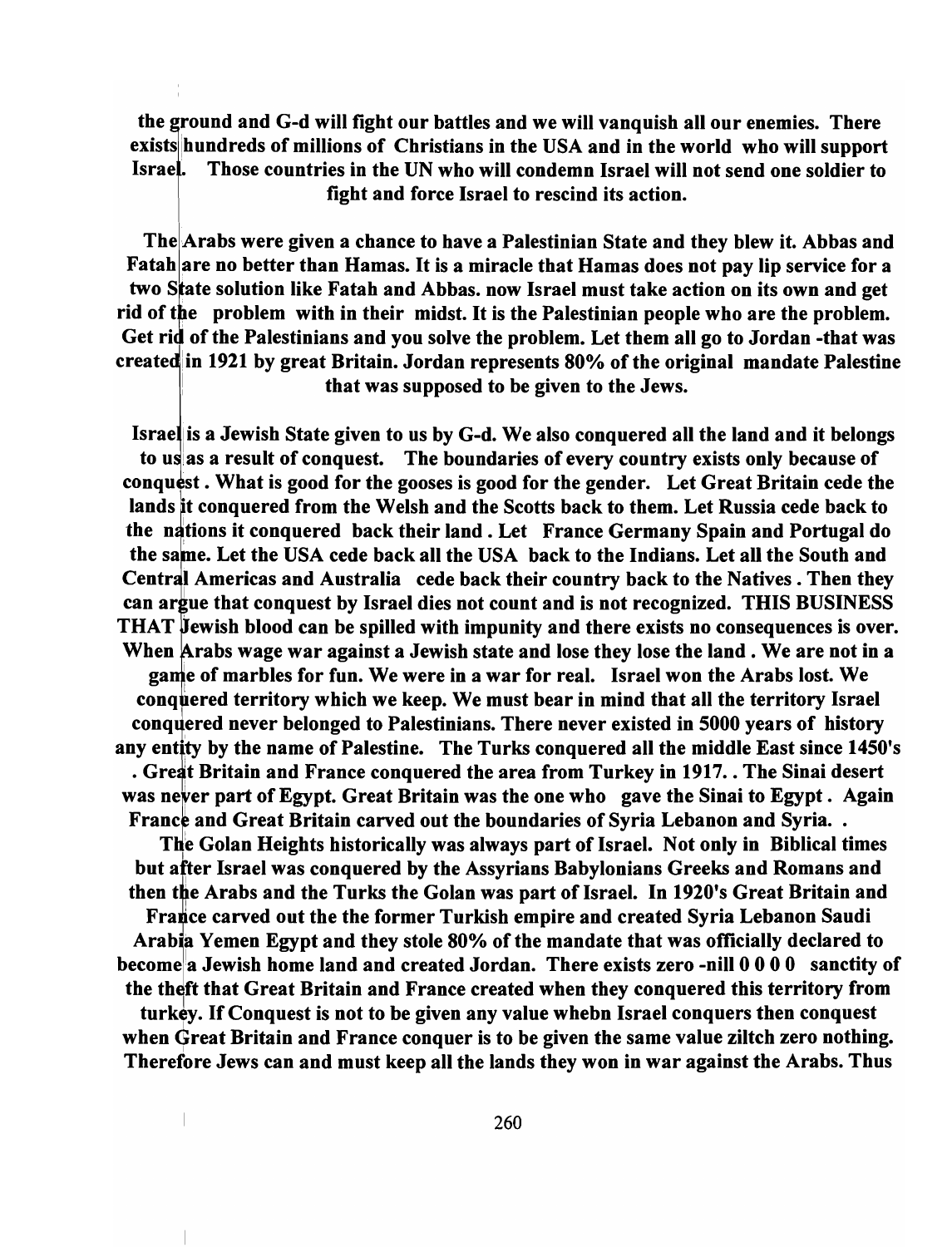the Golan Heights Yehudah Shomron and all of Jerusalem belong to Jews. Jews reclaimed land that always was Jewish. There does not exist any sanctity to their partitions and boundaries pronounced by Great Britain and France.

We are no different than any country in the world.

G-d in the Bible granted all of Eretz Yisroel the Land of Israel to the Jews.

#### COVENANT WITH ABRAHAM

Berashit - Genesis 12:1,2,3 And G-d spoke to Abraham and said Go from your land to the land that I wiII show you. And I wiII bless you and make you unto a great nation .And I wiII bless you and make your name great and you wiII be a blessing. And those who bless you will be blessed and those who curse you will be cursed. And all the families [ nations] of the earth wiII bless others using your name -Iyou shall be blessed as the Jews are blessed)

see also Bamidbor -Numbers 24:9 for similar expression made by Bilam All who bless Jews wiII be blessed those who curse Jews wiII be cursed.

Beraishit - Genesis Lech Lecho- 12:7 And G-d spoke to Abraham And to your children will I give all this land -Eretz Yisroel..

Beraishit- Genesis -Lech Lecho 13: 14-18 And G-d spoke to Abraham after he separated from Lot raise your eyes and see the place in Eretz Yisroel that I will give to your children North South east and West For all this land I will give to your children for eternity. And I will make your children an the sand of the earth that no man will be able to count them.

Go walk on this land all the length and width for I will give this land to you.

Beraishit-Genesis - Lech Lecho- 15:7

And G-d said to Abraham I am the G-d who took yoy from Ur Kasdim and brought you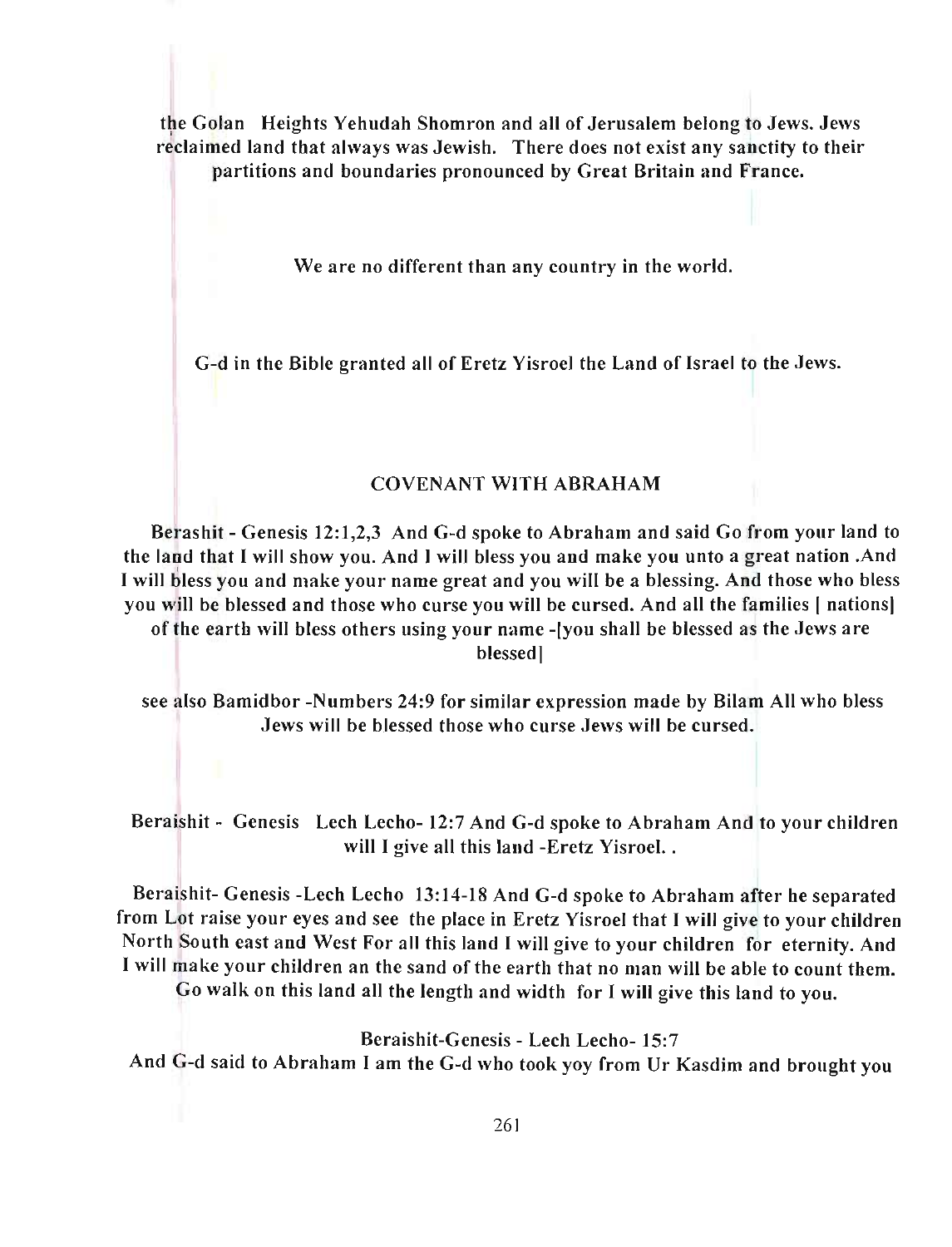to Israel in order to give you this land for eternity.

Beraishit - Genesis Lech Lecho- 15:18-21

And on that day G-D MADE AN ETERNAL COVENANT WITH ABRAHAM AND DECLARED TO YOUR DESCENDANTS WILL I GIVE ALL THIS LAND. AND G-D enumerated the boundaries of Israel and the nations whom the Jews will replace.

# COVENANT WITH ISAAC

Beraishit Genesis- Lech Lecho 17:19

But Sarah your wife will bear you a son and you will call him Isaac. And I will make a COVENAT WITH HIM AND WITH HIS CHILDREN TO ETERNITY.

Ibid 17:20 I have heard your request that I bless Ismael and his descendants,

Ibid 17:21 HOWEVER MY COVENANT I IG-DJ WILL ESTABLISH WITH ISAAC YOUR SON WHOM SARAH WILL GIVE BIRTH NEXT YEAR. It is to Isaac and his descendants that I G-D will entrust Eretz Yisroel-Israel-not to Ismael and his descendants.

### COVENANT WITH ISAAC

Beraishit -Genesis Toldos- 26:2-5 And G-d appeared to him [Issac] and told him not to leave the land of Israel. For all the land of Israel I will give to your children. The same promise that I made to Abraham your father.

Beraishit -Genesis Toldos- 26:24 And G-d appeared to Isaac that night and said to him I amm the G-d of Abraham your father. Do not fear for I am with you. And I will bless you and multiply your children for the sake of Abraham my servant.

### COVENANT WITH JACOB

Beraishit - Genesis Vayehtzei-28:13-1 4

AndG-d spoke to Jacob and reaffirmed His promise that He made to Abraham and Isaac.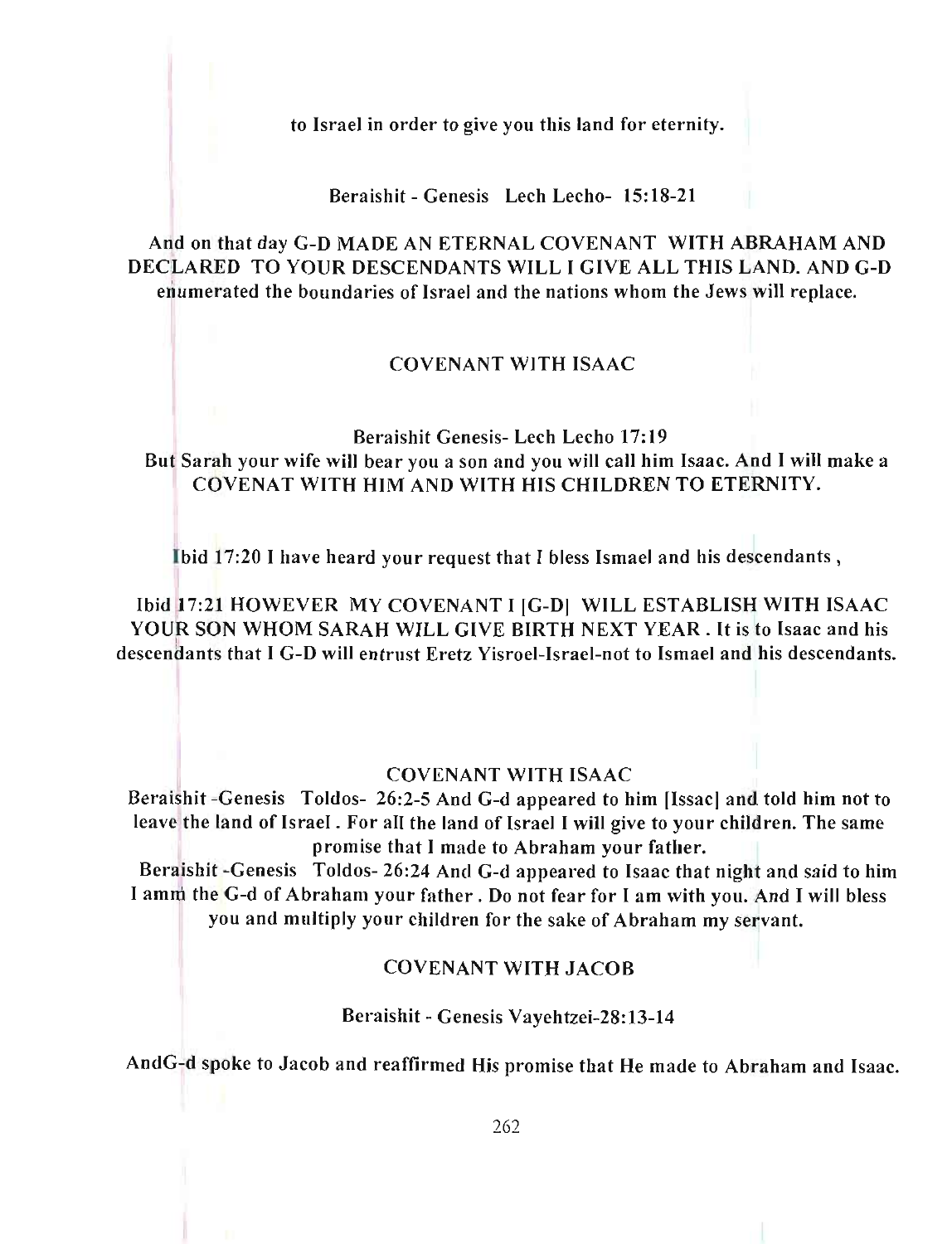And I will bless you and your children and your children will inherit all the land I promised to Abraham to eternity. And you will spread out West East North and South. And your children will be as numerous as the stars in the heavens. And all the nations will bless you and your children. Ibid 28:15 And where ever Jews will go G-d will never forsaken them and will eventually return them to Israel.

## COVENANT WITH MOSES REAFFIRMING COVENANT WITH ABRAHAM ISAAC AND JACOB

Shmot -Exodus6:7 and I G-D will choose the Jews to be my nation and I wqill be their Gd,

Ibid 6:8 And G-d spoke to Moses Go go speak to the Jews for I will deliver them from the slavery of Egypt and I will bring you to the Land of Israel that I pledged to give as an eternal inheritance to Abraham Isaac and Jacob. for I am G-d. See Ezekiel 47:14 -23, 48:1-35; Bamidbor Shlach Numbers 14:7-45 : Devorim - Deuteronomy Devorim - 1:7,8-; for same

Devorim- Deuteronomy Veschanon - 5:1-5 ; Vayelech 31 :20 And I will bring the children of Israel to a land that drips milk and honey- [Eretz Yisroel Israel] . that I pledged to your fore parents.

Ibid 31 :22 And G-d spoke to Joshua and said be strong and you will bring the children of Israel to the land I promised to your foreparents -Israe I and I will bye with you.

# COVENANT WITH OTHER PROPHETS REAFFIRMING COVENANT WITH ABRAHAM ISAAC AND JACOB

Yehoshua -Joshua 23:1-33 Repeats the history and promises and COVENANT OF G-D TO ABRAHAM Isaac and Jacob and relates all the history up to and including the conquest of Eretz Yisroel .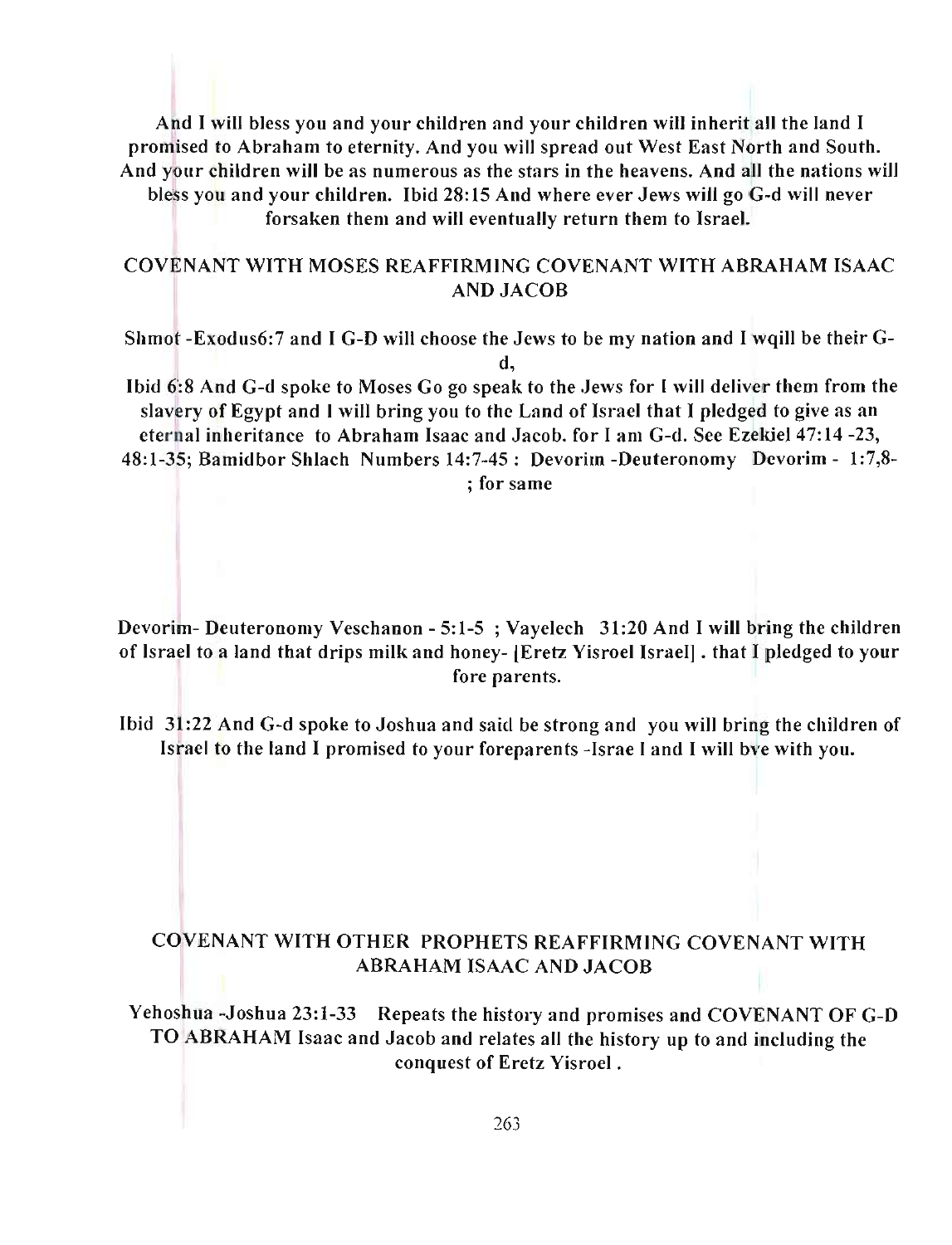# Tehilim Proverbs 137:1-126 Repeats the history and promises and COVENANT OF G-D TO ABRAHAM Isaac and Jacob and relates all the history up to and including the conquest of Eretz Yisroel

# Nechemia 9: 1-37 Repeats the history and promises and COVENANT OF G-D TO ABRAHAM Isaac and Jacob and relates all the history up to and including the conquest of Eretz Yisroel

Even if the Jews sin and G-d will remove them from land of Israel I G-D will restore them to Israel. See Ezekiel 20:30-44;Jeremiah 31:10-11 For G-d has redeemed Israel from the hands of nations more powerful than them. And Jews willcome and rejoice ant moumtaind of Zion Ibid 31:12 And the maidens will rejoice and play musical instruments and thje aged and young will be vey happy. And a Jewish state will be resurrected in Israel, And I G-D will convert their tragedy and holocaust to a day of joy. Ibid 31:14 And G-d consoled Rachael [the mother of all of Israel who was mourning all the exiles and holocausts of Jews for the last 2700

years I stop weeping and wipe the tears from your face for I have heard your prayers and I am returning your children to their land.

See Isaiah 62:5 the 6<sup>th</sup> blessing recited at weddings And it will be heard again in the cities of Judah and the streets of Jerusalem the voice of joy and jubilation the voice of the groom and the voice of the bride. The groom is figuratively G-d and the bride are the Jews who are presently- today- restored in the modern state of Israel. We are experiencing hatchalto degeula the beginning of the Messianic era of redemption. All nations that bless and help

Israel will be blessed. Those who kill Jews and other humans will be cursed and

destroyed.

See for the same as above Isaiah 8:11 ;Ester 9:22;Amos 8:10 Psalms 36:9 ,48:1-15;Proverbs 23:1-6; Hosea 10:11,12 Issiah 45 ;1-28 Devorim -Deuteronomy 1:7,8; for same

G-d will rebuild the destroyed cities of Zion- Israel and Jerusalem Isaiah 44:26.

The Radak states that the Covenant that G-d made with Abraham Isaac and Jacob and again renewed with Moses to give Eretz Yisrael the Land of Israel to the Jews for eternity means that even if the Jews will be exiled they will ultimately return. Israel is a birth right. It is not a temporary possession that wil, be lost if the Arabs have a higher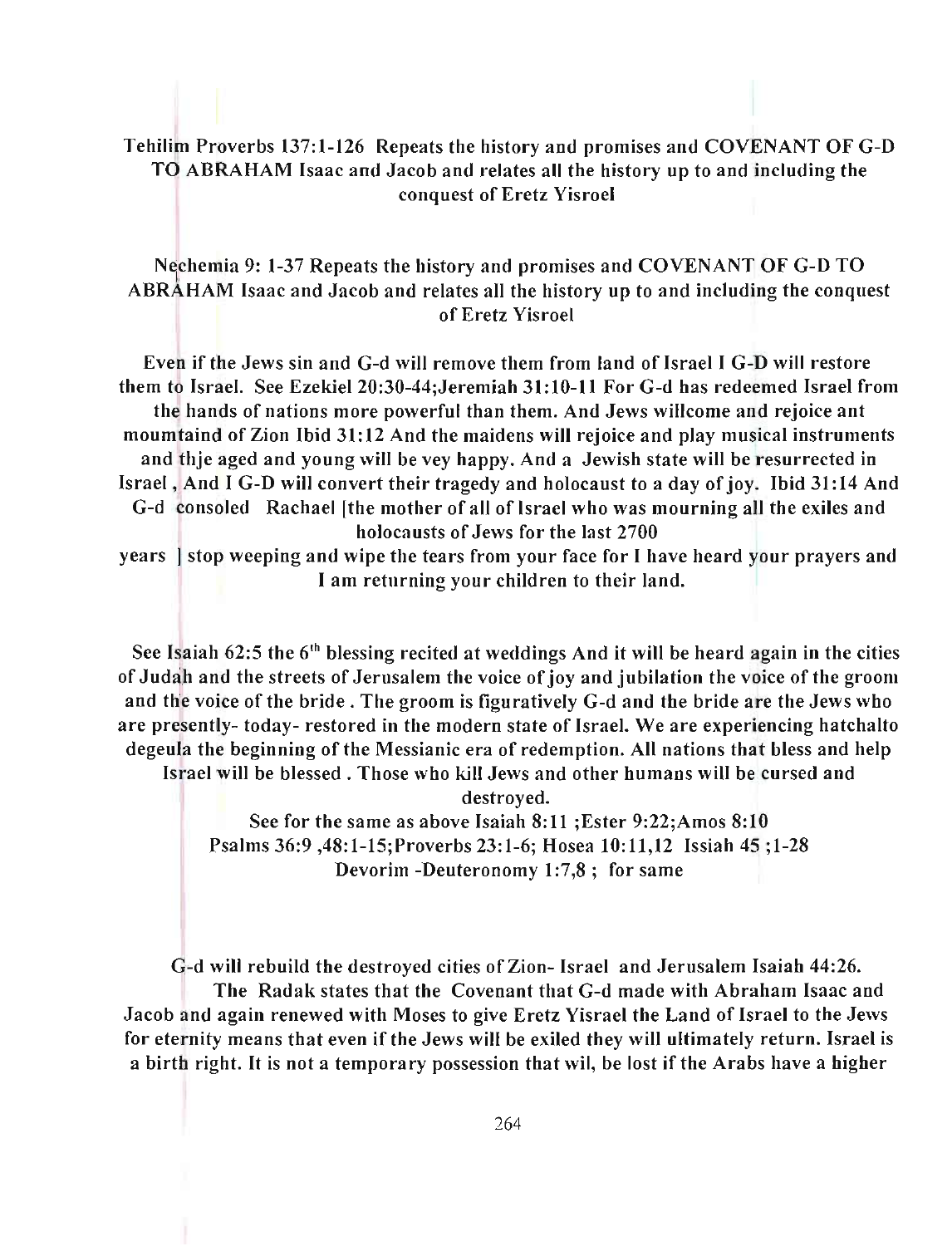birth rate and will out vote and displace the Jerws by "democrati c" means or be displaced by the chicaneries of granting the  $700,00$  Arabs who fled in 1948 and now they claim they number 3 or 4 million the right to return and displace all the Jews. Neither will the Jews be displaced by the chicanery of argument that when Arabs engage in suicide bombings

continuous rocket attacks from Gaza road side shootings and Israel responds with targeted assassinations and Arab civilians get killed that Israel is using disproportionate force. We are in this war to win our right to remain alive. We are not in a boxing match where the Europeans sert themselves up as coaches to ensure that Jews get killed. Or else life is made so miserable that the Jews will leave on their own. The Europeans pour in

billions of Euros to assist the Arabs the Palestinians to foster their lethal lies and propaganda to kill Jews and to paint Jews as inhumans not worthy to live. Then they set themselves up as coaches to monitor the fight between Jews and Palestinian if the fight is played according to the "humnitarian " code of international law that they crafted only

for Isael but that they themselves do not and nev er followed.

The Arabs and Palestinians are not the same people as the multi cultural and diverse races and religions living in the USA and the West. They are a different mentality. NO Arab or Palestinian will accept a Jewish state. WE can not expect that they feel differently. Their leaders have stated the same. They always sympathize with their fellw brethern Palestinians in Gaza and The West Bank or the Hizbullah in Lebanon. During the second Lebanon War in 2006 some of the Arab leaders gave secret information about Israeli defenses to the enemy. They committed treason in time of war. They must all go. No matter what Israel will do economically or financially will not change their attitude. They are and will always remain Palestinian Arabs part of the Arab Uma or nation. Never part

of he Jewish state. LET US CALL A SPADE A SPADE. THEY MUST ALL GO.

They are and will always remain a fifth column that will join their brethern in any future conflict with Israel. They must all be sent to Jordan in order for there to be peace and Jews to survive. Otherwise there will be continuous bloodshed,

Let Israel act now and G-d will help those who help themselves.

In 1949 the majority of Palestinians fled and Israel was left with a majority of Jews. This put an end all the conspiracy of Great Britain to deny Jews a majority in Israel. The British refused to let Jews escape to Israel from the Nazis in 1939-1945 in order to deny Jews a majority. Because of their crime as accomplices to Hitler in the murder of 6 million

Jews Britain became a tenth class power. It lost its status as a world power. Their scheming was abrogated by Divine Providence when the Arabs themselves fled.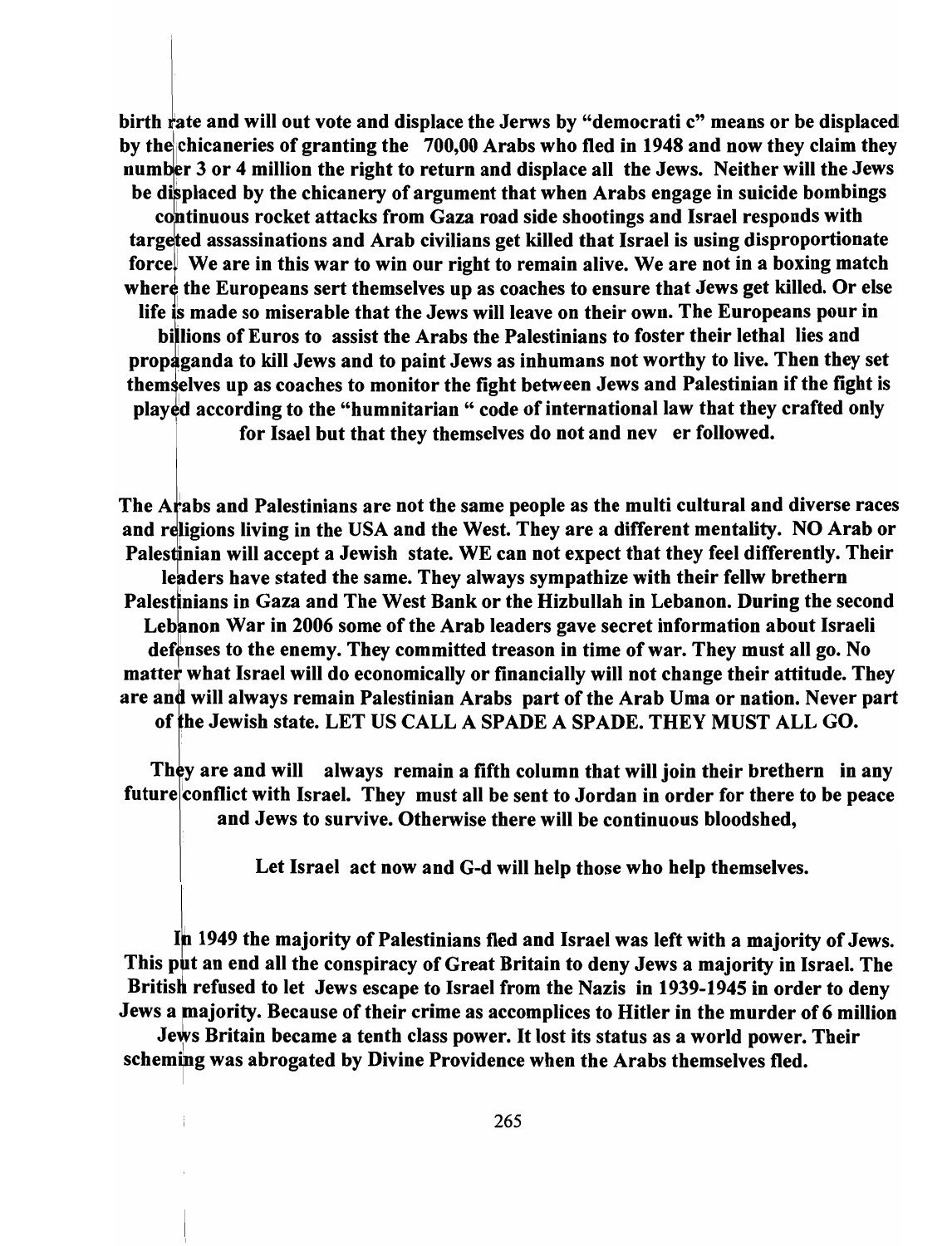**In** 1967 Israel doubled its size in the miraculous 6 day War. G-d destroyed the machination of the Arabs and Europeans who wanted to destroy Israel.

IT IS VERY STRANGE THAT AFTER ALL THAT THE Europeans did for the Arabs in the last one hundred years of supporting them diplomatically militarily economically and financially and granting all the Arab countries independence after destroying the Turkish Empire and supporting them against Israel, the Arabs turned on the Europeans and KILLED AND WOUNDED HUNDREDS AND SET CITIES ON FIRE in 2005 2006 and 2007

I refer the reader to the volumes of Will Durant on the Story of Civilization and the library of historical volumes of continuous wars that killed millions and perhaps billions of people by Europeans from 325-2008 ACE. Will Durant in his book Lessons of History states that in the 3400

- years of recorded history wars continuously occurred with the exception of 150 year period during the reign of Roman pagan rulers. Most of the killings were Christians against Christians. All the European countries expanded their borders by the simple solution of legal grand larceny of declaring war.
- There also occurred revolutions civil wars and religious wars. **In** all these wars the blood of hundreds of millions if not billions of innocent people was
	- shed. Hundreds of millions were wounded and crippled for life. Billions od dollars or pound or francs or pesos of property was destroyed.

The Jewish people have returned to the Land of Israel and an independent Jewish State has been resurrected, following the holocaust in in 1948.

Are all these events related?

See Exodus 20:13-17-" You shall not kill You shall not commit adultery You shall not steal You shall not bear false witness You shall not desire another person's property You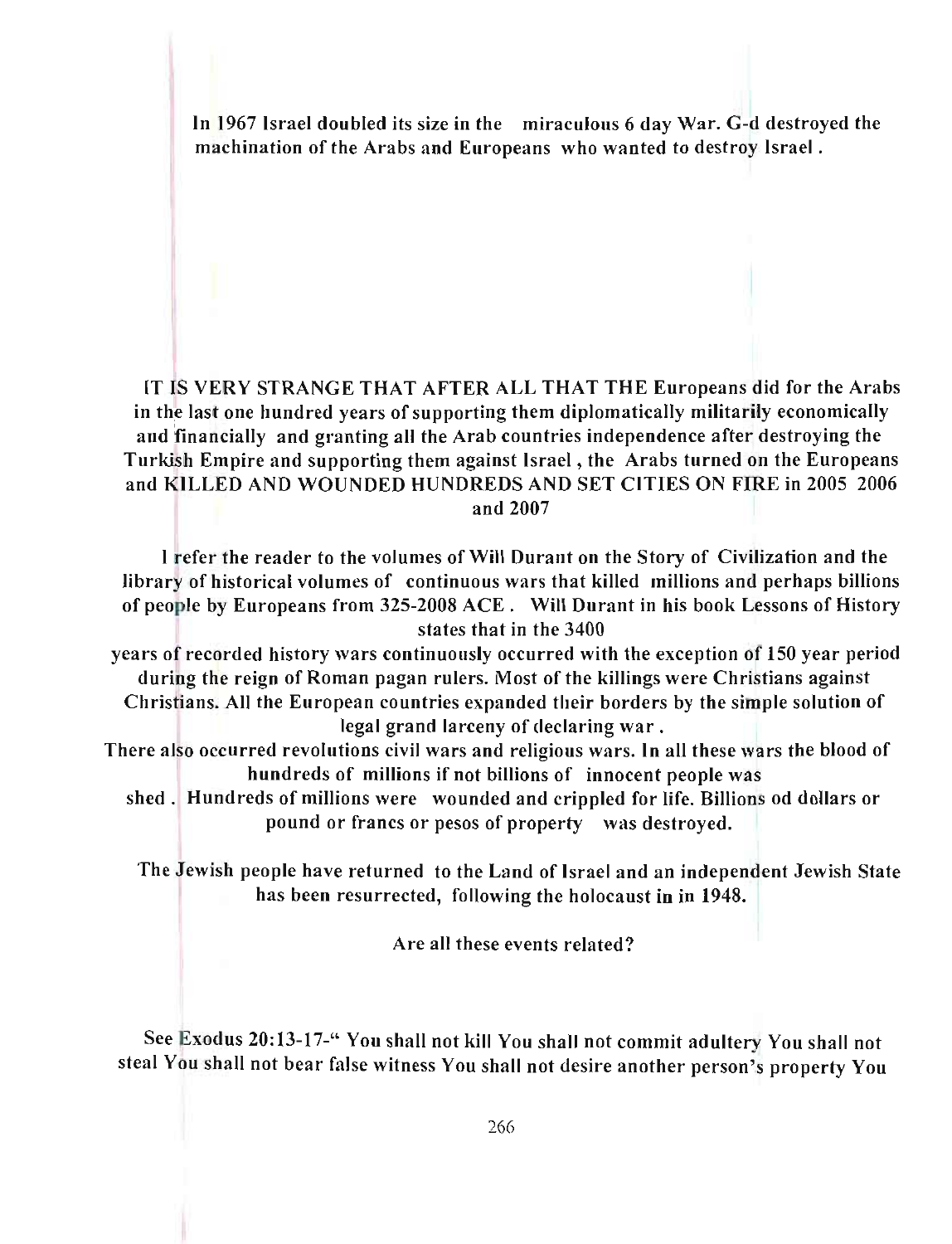shall not desire another person's wife his man or woman servant his ox or his donkey or anything that belongs to another., "

See again these commandments in Deuteronomy 5: 17,18,19.

See the prophet Ovadia 1:4 where he prophesied what will happen to Edom. "If you fly high as eagles and in the stars you make your dwelling from there I will bring you down." Ibid 1: 5 -"For the day of reckoning is near on all the nations what you did will be done to you; your deeds will be repaid on your head." Ibid 1:18 And the house of Jacob shall be fire and the house of Joseph a flame and the house of Esav - will be straw and they [the will

be destroyed and there will not remain any trace to Esav for I G-d have spoken." Ibid 1:17 And at the mount of Zion there wll be a redemption and they shall be holy and the

house of Jacob will obtain their inheritance." Ibid 1:19,2021

And Israel will inherit all the land od Israel, Ibid 1:21" And the rulers from the mount of Zion will ascend to judge the mount of Esav and G-d will inherit the kingdom."

See Yoel 4: 18, 19 " And it will be in that day that Egypt will be laid waste and Edom -will be turned into a wilderness from the anger of the children of Judah for they have spilled innocent blood in their land. ibid 4:20 And Judah will remain eternally living in Israel and Jerusalem from generation to generation for ever. Ibid 4:21 And I-G-D will never forget or forgive with out vengeance the innocent blood of Jews and non Jews that they have

spilled."

See Jeremiah 38:22, 49:7-20; Eyav 31:3, 39:27 Proverbs 27:10, : Psalms 41:6; Samuel I-2:4; Habakuk 2:17; Micha 7:10: Ezekiel 35  $13$ : Shir Hashirim 2:14 for the same.

Who is Esav and Edom?

Rambam Melochin 12:2 explicitly states that no man knows what is going to occur at the time of the coming of Messiah. No clear and precise tradition exists that spell out the details. Many of the prophesies are to be interpreted as symbolism. They are to be interpreted figuratively and not literally. We do not possess any precise tradition what part is literal and what part is figurative. Only when the Messiah comes and events unfold will people be able to discern what is symbolism and what is literal. Rambam Melochim 12

**:1.** 

he only concrete knowledge that we have that will occur is that the Messiah will be an observant Jew who will believe and practice both the written law the Pentateuch and the Ofallaw all the laws in the talmud as summarized in the Shulchan Aruch. He will succeed in defeating the enemies of the Jews and establish a Jewish kingdom.. He will in gather all Jews from all over the world. He will build the third Temple in Jerusalem. The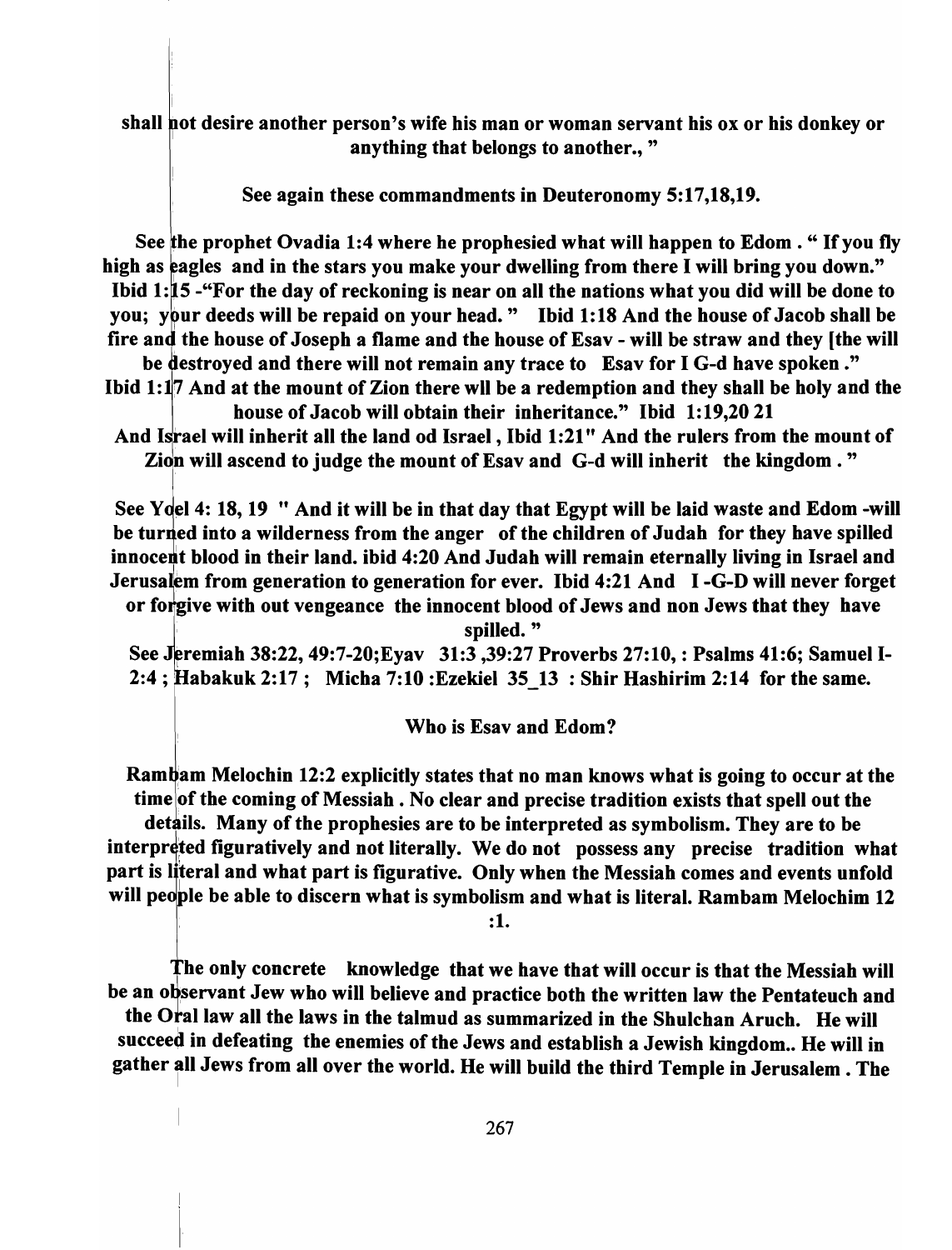Temple sacrifices will be restored. Rambam Melochim 11:1,2,3,4. There will be no changes in the world the world will continue to function as it is today, except there will be no wars. This is the meaning that a lamb and a lion will dwell together. Rambam Melochim 12: 1,2. All the Jewish laws in the Shulchan Aruch will continue to eternity. Rambam Melochim 12: 1.

It is my opinion that all the religions will continue each man worshiping as they do today. See chapter 1 and 2 of this book for greater elaboration and proof. Judaism grants space to all faiths. See Ramo Orech Chaim 156:1; Ran end of first chapter Avodo Zoro; Rabbenu Yeruchem nesiv 17-:9 ; Tosphos beginning Tractate Bechorot. Before the Messiah comes a non Jew is not obligated to believe in a pure monotheism .The non- Jew can believe that the G-D Head consists of more than One will merit salvation as long as he/she observes all the humane principles -he/she follows the laws of his country. The same will be true after the Messiah comes. There will be no changes according to Rambam. Melochim 12:1,2.

The Messiah will possess ruach hakodesh divine inspiration and he will be able to determine with divine inspiration who is a true descendent from every tribe. He will first determine who are the true Levites. Rambam Melochim 12:3. Apparently the Messiah will determine who are the real Kohanim. Or else Elijah who will come before the Messiah will determine who are the real Kohanim. Rambam Melochim 12:2 In the Messianic era there vill be universal peace and there will be no more wars. Rambam Melochim 12:4.

Unless one succeed in the above he is not the Messiah as occurred in the case of Bar Kozeba who revolted against the Romans in 130ACE and succeeded in establishing a Jewish kingdom, but was ultimately defeated and killed by the Romans. Rav Akiva first thought that he was the Messiah; but reqalized his error when Bar koziba was defeated. Rambam Melochim 11 :2.

Many terrorist today al Qeda Hizbulah Hamas and nations that sponsor terrorism-Afghanistan before the Americans defeated the Taliban and Saddam Hussein before the Americans defeated him and Iran and Syria and the insurgents in Iraq interpret the Koran that the wrath of Allah is upon the heads of all the Europeans -either they convert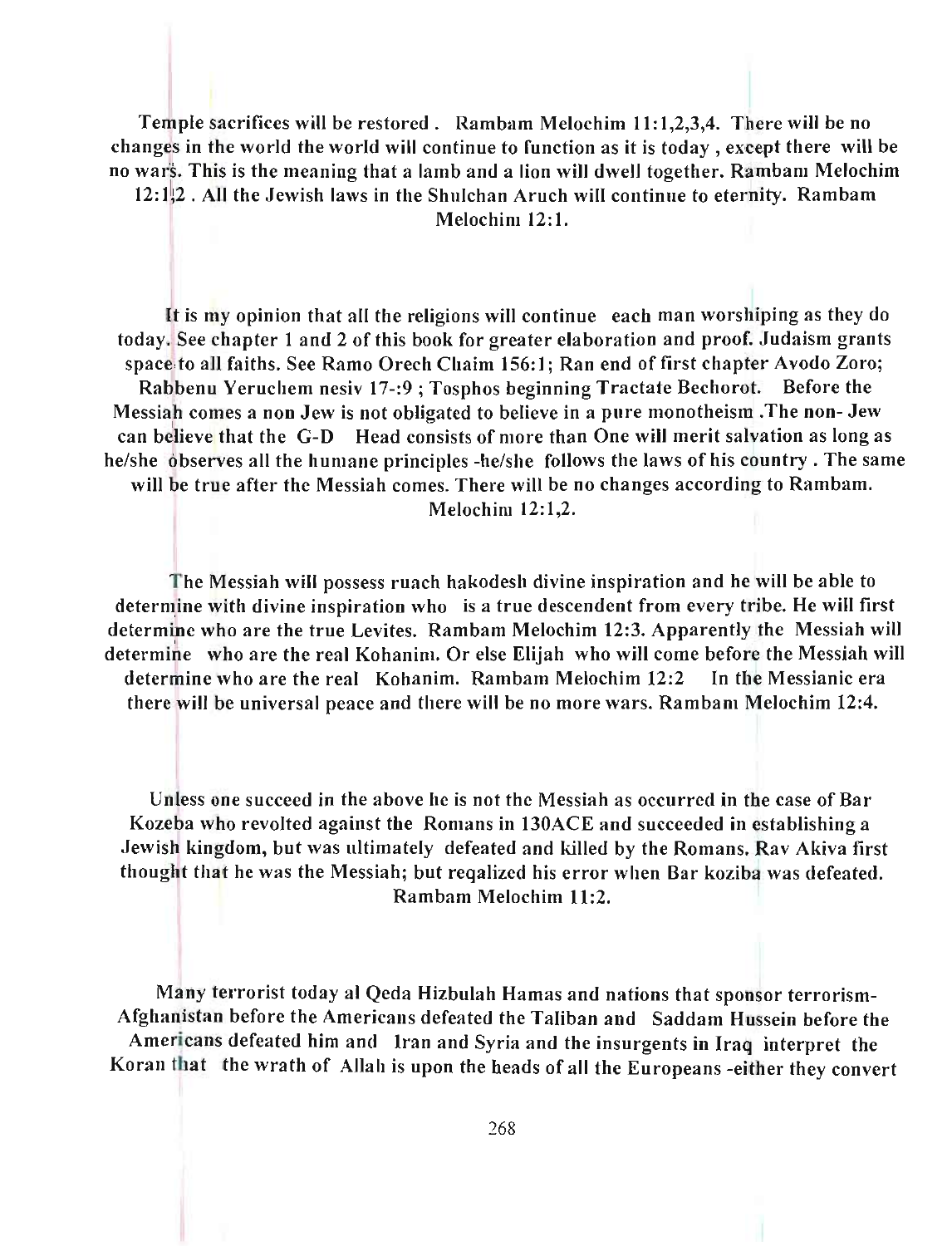to Islam or else they all should be killed in a holy war jihad. The Messiah the hidden Imam will not appear before all the Europeans are either converted or dead.

Thus religion is perverted and manipulated to cause universal hatred and war.

LET EVERY Jewish man and woman undergo basic military training and learn how to defend themselves. Every area and every city in Israel is the front lines. That is the ruling of Rav Moshe Feinstein the godol hador -the greatest giant and final authority of Jewish law. Let every Jew every place on the earth learn how to use fire arms and every Jew should have a registered gun in order to defend himself or herself. WOULD THE YESHIVA STUDENTS IN Mercaz Horav have been armed and carried guns they would still be alive today.

How do you deal with terrorists who do not believe or observe the human laws opfwar? They kill innocent civilians and kiill every man woman and child and are ready to die as long as they can kill? The answer is that such individuals are not to be treated in accordance with the international Geneva laws of war. they are not to be treated as humans.

We are to follow the example of the Allies in World War Two when they atom bombed Hiroshima and Nagaski and killed i million Japanese civilians before. They also fire bombed German cities and killed millions of civilians.

NATO Carpet bombed Serbia to induce them to halt their offensive against Bosnia and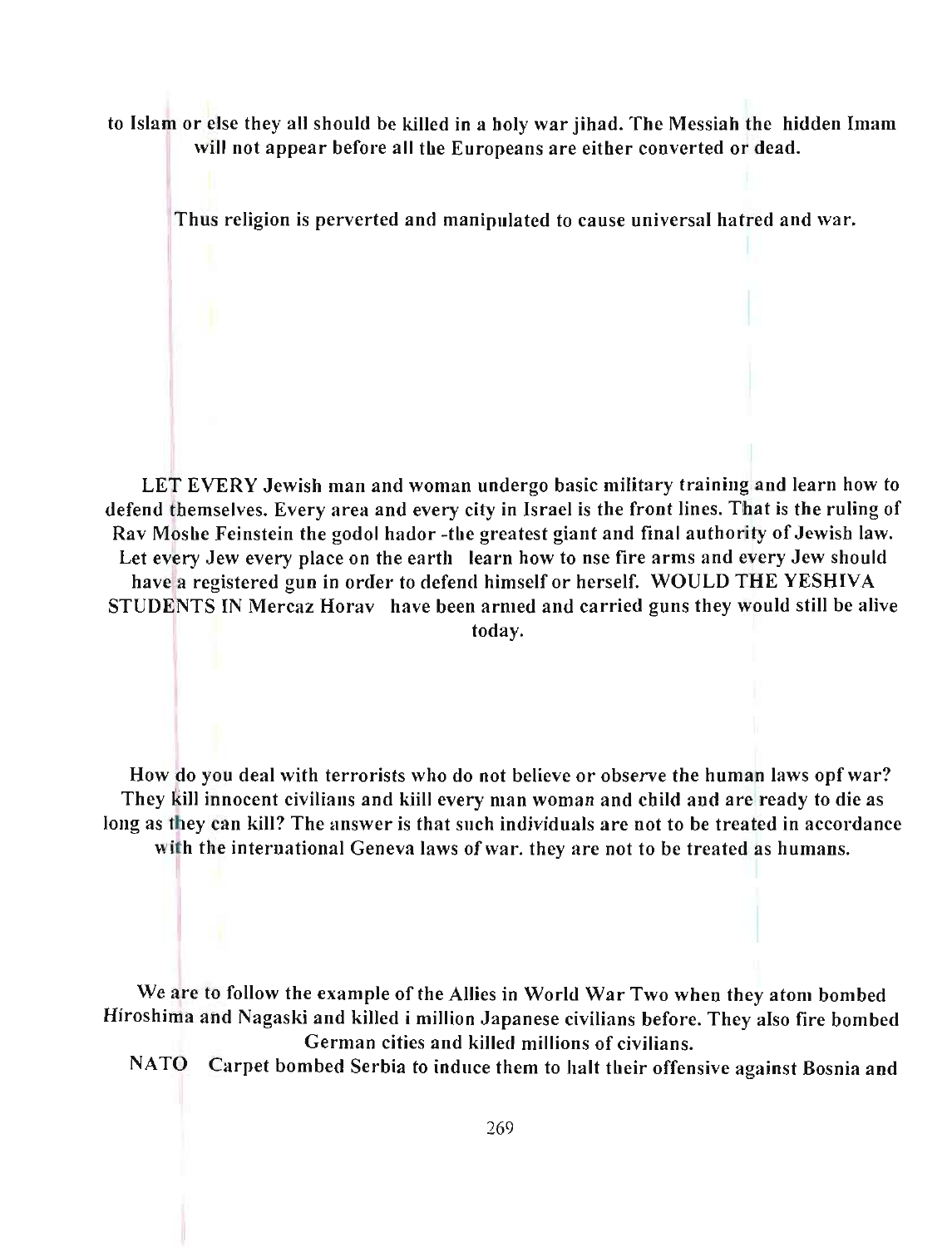they killed 10,000 civilians. The Allies carpet bombed Iraq twice in 1991 and again in in *2001 to* topple Sadam Hussein. We have ample examples what to do in order to win. ALL THE PREACHING ON THE PART OF CERTAIN NATIONS NOT TO USE THE ABOVE MENTIONED MEASURES IS ONLY A CONTINUATION OF THEIR 1700 YEAR OLD ANTI-SEMITISM BUT WITH DIFFERENT DISGUISES NOW IN THE DISGUISE OF HUMANITARIANISM IN ORDER THAT JEWS GET KILLED AND ISRAEL CEASE TO EXIST. FOR EVERY JEW KILLED THE ANTI SEMITES MASSACRED ONE THOUSAND AND ONE NON JEWS . THIS THESIS I DEMONSTRATE IN THE FOLLOWING PAGES WITH HISTORICAL EVIDENCE.

Every suggestion that I made involved action on the part of the Israeli govenment That of course the individual Jew can not control. What is the individual Jew living in Israel to do to safeguard his/her life?

A fundamental principle of 4000 year old Judaism is that Pekuach nefesh doche kol hatorah kulo. In order to save human life one can over ride all laws Divine or human. Not only do we over ride all laws in such circumstances; but even if there exists a doubt as to who is the cause of the danger that we must be err on the side of saving hunan life. Likewise if we are in doubt as to who is the aggressor who is endangering the lives of other humans we likewise must be strict. We will rule that all individuals who express any empathy to kill Jews are to be banned from entering the domaine and house of possible targets. Thus we will rule that it is forbidden to hire them in any capacity. We will forbid selling or renting property to them.

The Unitd States during the Second World War placed all Amerivcans who were German or Japanese -even if they were citizens in special camps in order to prevent them from becoming a fifth column nd endangering the lives of other Americans. Great Britain today will imprison and expel and certainly not let into Great Britain any individual that it suspects preaches violance and can even remotely be a threat to the lives of its citizens. American air lines have a list of people whom it will not permit to border planes or will remove them from a plane, because they may remotely be a threat. Is this profiling individuals who may be 100 % innocent? Yes. Is this an infringement of civil liberties? Yes. But in war time unfortunately the civil liberties of certain individuals may be infringed in order to sage guard the lives of other citizens. It is not the choice of Israel that the Palestinians have a goal of killing all Jews men women and children, It is not the choice of Israel that over 80% of Palestinians over whemingly approve such terrorist strategy. It was their choice and election. Of Hamas . WHO IS DEDICATED TO KLL ALL Jews and throw out al the Jews. from Israel. WE FIND OURSELVES IN A SITUATION THAT WE EITHER FIGHT BACK AND ADOPT ALL STATEGIES TO WIN OR ELSE WE WILL DIE. THE OTHER SIDE IS NOT INTERESTED IN ANY COMPROMISES. THEY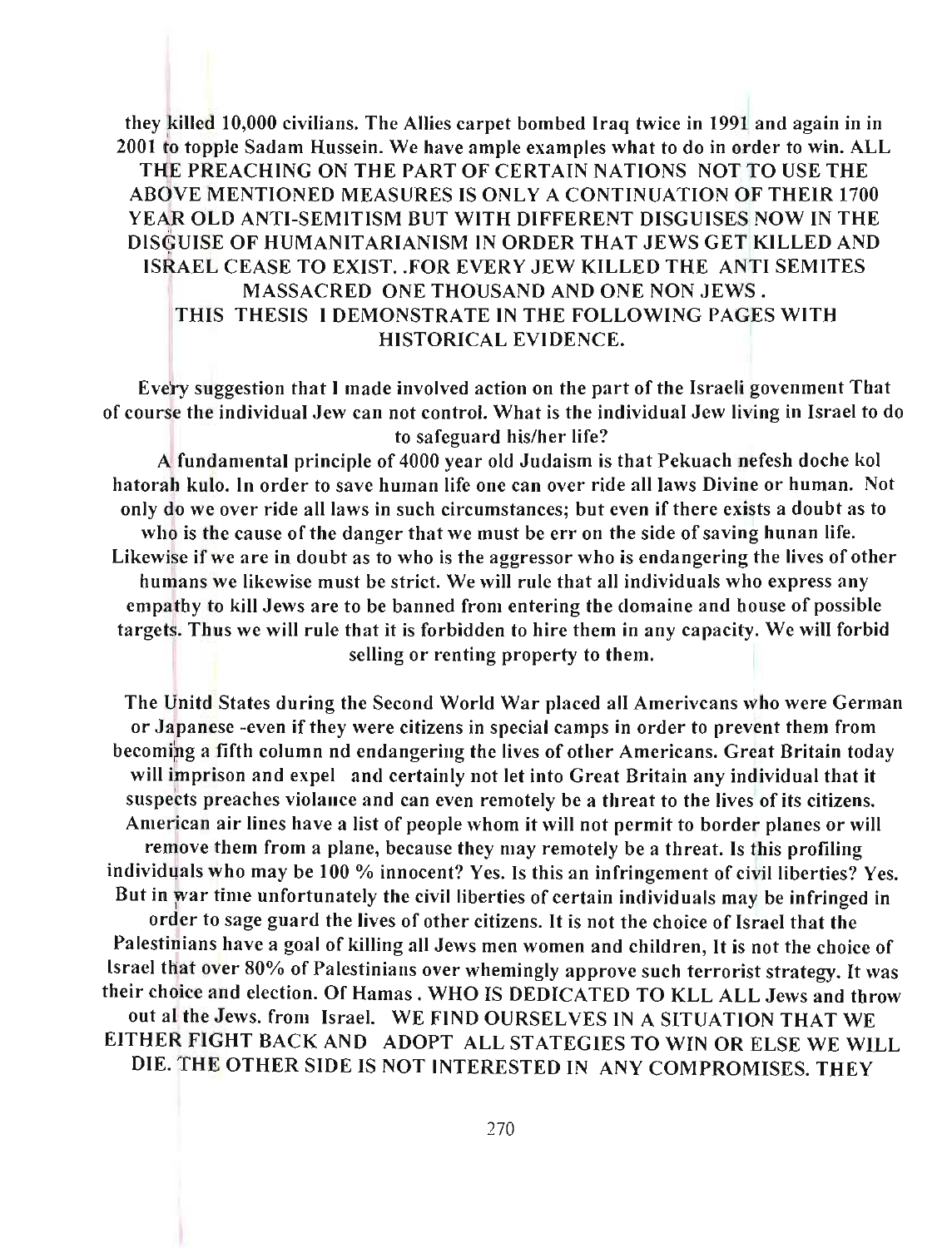# HA vE NOT BEEN WILLING TO COMPROMISE FOR THE LAT 100 YEARS. SO BE IT.

Rav Konovsky one of the greatest poskim arbiters of Jewish law ruled that IT IS FORB DDEN TO HIRE ANY Palestinian nor rent or sell property in Israel to them. . We are not ruling that we should go on a shooting spree and kill them. We are exercising our right not to let them into our house and our businesses and our schools and institutions. No one should be permitted into any building with out being searched. In the USA no one can enter  $a$  governmental building such as the offices of the Internal Rvenue Service before being searched. Such a policy must be instituted in Israel before entering any school or college or post office the person must be searched. Armed guards must be hired to protect the people.

At present no Arab is permitted to rent or sell property to a Jew. Any one violating their rule is killed. So Jews do not have to make believe that we are at peace with the Arabs. We are in a state of war. We have to be realistic and protect ourselves. We welcome the Arabs  $\,$ to make peace but until they demonstrate with facts on the ground that they are willing and capable of over powering the terrorists we must always stand guard and be vigilant.

Those Europeans, who had the power to make the decisions or exert the influence in the dommission of all the crimes, have violated since 325 to today some of the Ten Commandments- that outlaw murder rapes fornication stealing and certainly grand larceny-and bearing false witness- fabricating accusations against millions of Jews and billions of other humans<sup>|</sup> that led to their murder- These are the lethal lies- that are a blatant violation of the Ten Commandments-" Thou shalt not murder Thou shalt not commit fornication Thou shalt not steal Thou shalt not bear false witness against another" Exodus 20:13 Deuteronomy 5:17. These commandments were written by the Fingers of G-d himself. They made a farce of the Jewish Bible dictated by G-d himself and written immediately by Moses whose author ship is never in dispute. Hundreds of millions of Humans were enslaved if not killed by Europeans since 1500 as they conquered Africa Asia North and South America Australia and New Zealand. Europeans have been a curse and a plague. Paul Peter and Peter's wife cry out that their sacrifice was in vain. Paul was decapitated and Peter and his wife were crucified by the Romans. Better that mankind would have remained with their pagan deities. The pagans were a piece of cake compared to these Europeans. At least the did not commit murder and grand larceny on a Universal scale. Hitler's holocaust of the Jews is a legitimate child of European anti Semitism.

 $\begin{array}{c} \hline \end{array}$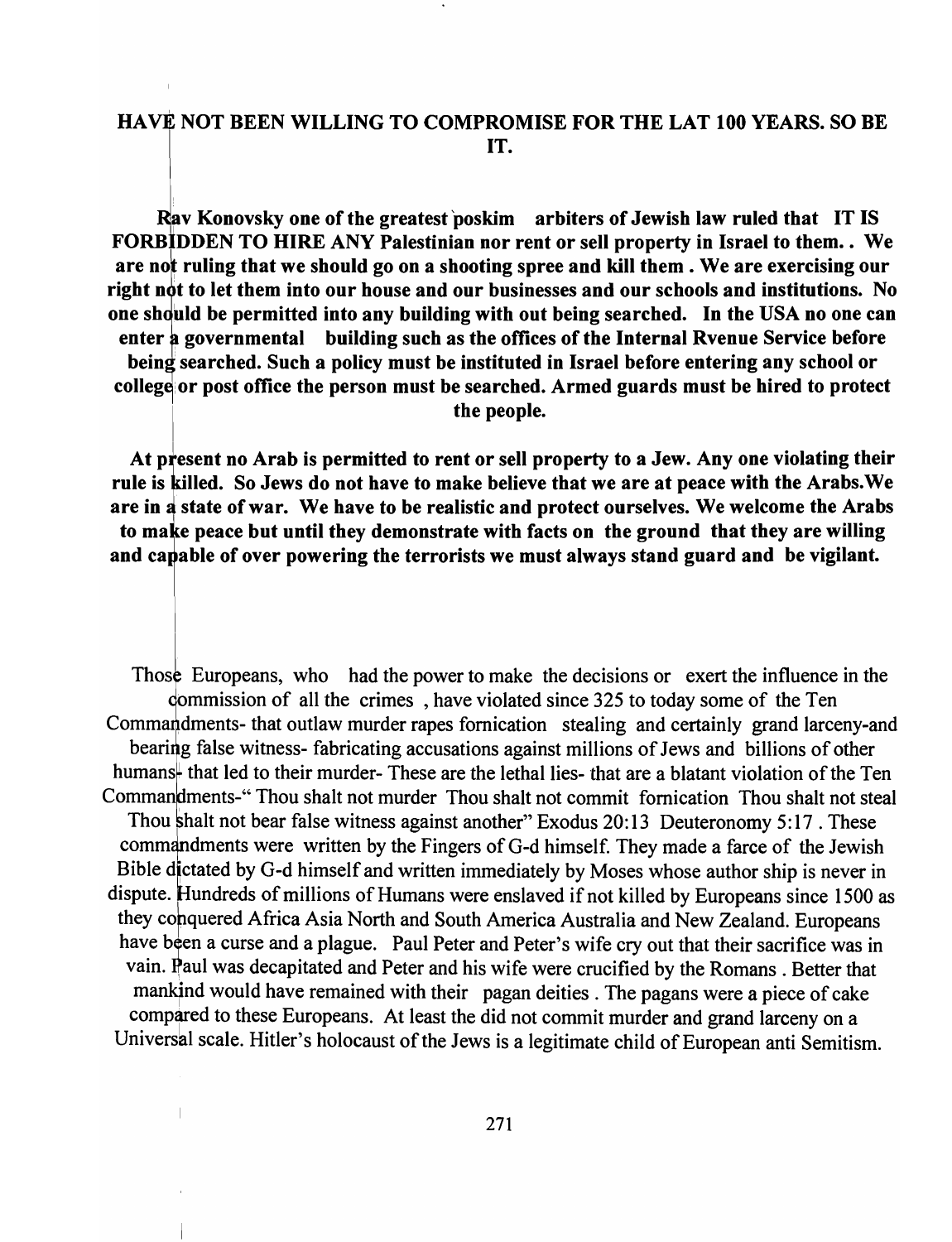It is noteworthy that the Prophet Ezekiel in chapter 38:21 and the Prophet Chagai 2:22 prophesy that in Messianic times that those nations and citizens of such countries who will attack the newly resurrected State of Israel will drop dead killed by the swords of other nations who attack Israel. Thus we see today the Muslims attacking the British French and Spanish by terrorist bombings in London Paris and Madrid. They kill by suicide bombings fellow Muslims in Iraq Afghanistan and North Africa. The European anti-Semites who deny The legitimacy of Israel as a Jewish country, to this day are the sworn enemies of Israel and the Jews. Their trade unions every year pass resolutions to boycott Israeli university professors and hurt Israel. It is of interest that the more and greater their hatred toward Israel the greater is the intent of al qaeda and other terrorist groups to slaughter all the Europeans unless they convert to Islam.

On the other hand all Gentiles including Christians all over the world who help Israel politically economically and donate millions of dollars to enable Jews to immigrate to Israel from all over the world and build new settlements will merit the blessings of G-d as is dramatized in the words of Zecheria chapter 3 and 4 .Ezekiel Chapters 36 and 37 . These Gentiles will achieve union with G-d. The words of King Solomon Kings I chapter 8:41,42,43 Chronicles 2 chapter 6 verse 32,33 and Isaiah chapter 56 verse 6,7 will be fulfilled that Torah will go forth from Zion and Zion will be a house of worship for all men Jews and Gentiles.

For G-d has sworn with his arm held high that never to eternity will He abandon the Jews no matter how they sinned. Jews will always remain as the chosen people the children of Abraham Isaac and Jacob. He will always remain to protect the Jews. See Isaiah chapter 62 :8. G-D swears that he makes a covenant with the Jewish people that he will never abandon them.- Isaiah 45:9. Just like G-d made a covenant with Noah and his descendants that He will never again bring a deluge to destroy the world See Geneses 9: 13 ; so too G-d makes a covenant with the Jewish people to eternity Isaiah 45:9 .. See Psalms 89verses 29-37 that G-D swears that as He is true and never lies so too His Covenant to the Jewish people is eternal no matter what they do . He may punish them for their sins, but is always supporting them and will return them to Zion and Jerusalem. See Ezekiel chapter 36 and Chapter 37. Those Gentiles WHO HELP WILL BE BLESSED AND WILL LIVE TO ETERNITY AND WILL NEVER DIE. THEY WILL BE RESURRECTED AND WILL LIVE FOR EVER.

Why would Paul support a collision course with Judaism and preach a theology that contradicts in word deed and spirit 1500 years of Jewish tradition? Why would Paul elect to be a pariah rather than embrace the Judaic theology that it is legitimate for non Jews to believe that there exists a partnership in the G-d head? However Jews are mandated to believe in a strict monotheism. Only Jews are obligated to observe all the ritual laws circumcision , kosher Sabbath laws. All human must observe all the humane laws -the laws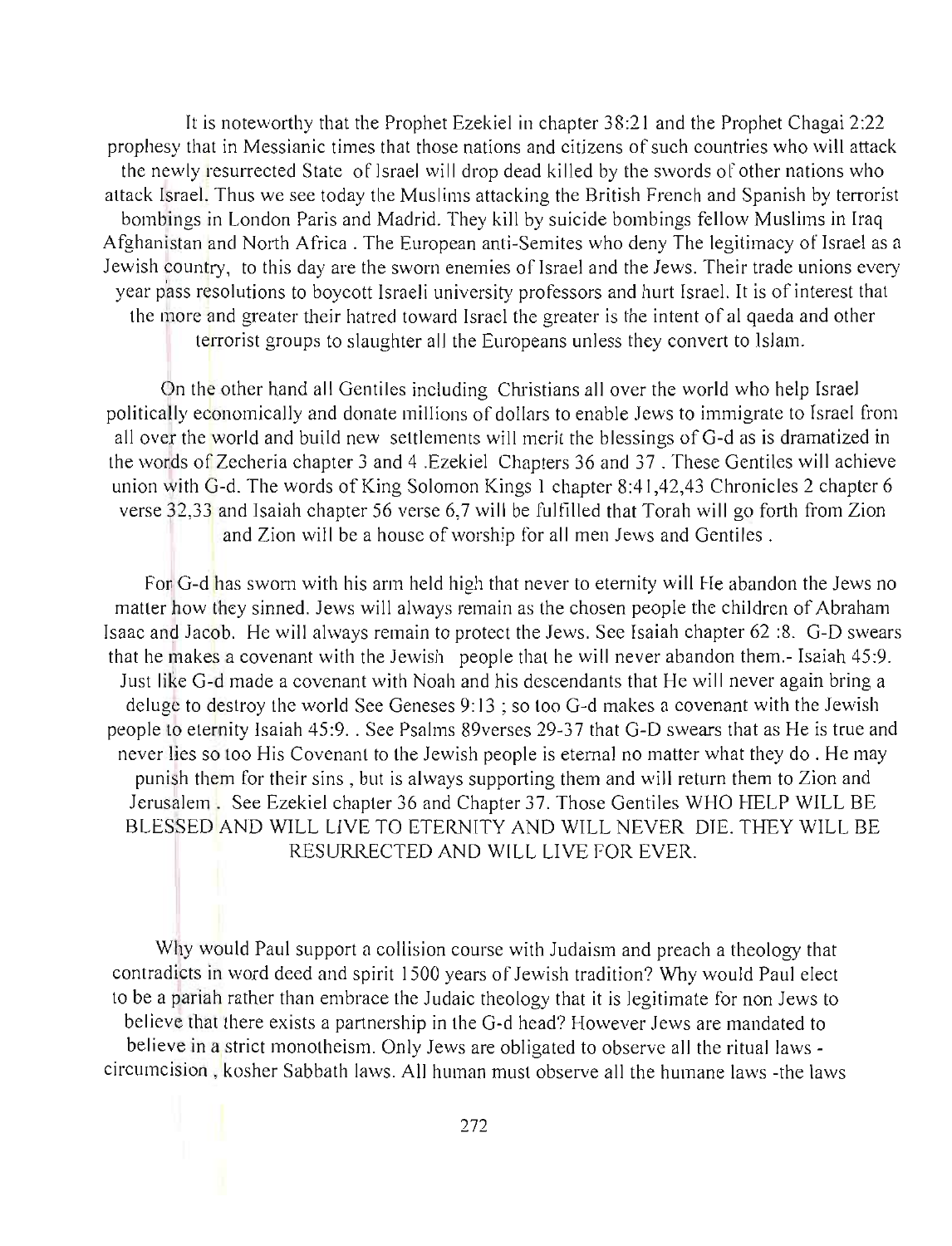that every good citizen observes the civil and criminal laws of his society. He could accomplish all his goals with out making a pariah of

himself and destroy Judaism and Jews. Why be confrontational when you can realize your goals being accommodating and let other men and their beliefs live along side your own.

Therefore Paul preached Christianity for the gentiles and left the Jews alone. Many Protestant preachers see the justice of this theology. and have renounced converting Jews. They also find support from statements in the New Testament that Paul did not convert Jews onJy Gentiles and conceded that Jews can find salvation if they observe the Torah and Mitzvot . G-d never abandons his promise to the Jews that they are the chosen no matter if they sin. "For a promise once given by G-d is never abandoned. It remains to eternity." This statement echos the citations I have given previously from Isaiah and Psalms. Those are the words of Paul in Romans.

Many Catholic and Protestant ministers see the Messianic era in the creation of the modern State of Israel and help support Israel financially politically and stand up to counter the propaganda of Israel's enemies

Let us hope that the prophesies of Isaiah in chapter 44-66 are fulfilled and Torah will go forth from Zion and all men will help strengthen the building of Zion and Jerusalem and help Jews return to the promised land. In that way all men will be chosen and the prayers of all men will be heard. This is what Isaiah and King Solomon before him proclaimed that G-d will listen to the prayers of all men and Zion will be a place of worship for all men. Let us pray that the prophesy of Isaiah i chapter 2 verse 4 and Micha chapter 4 Verse 3 be realized that no nation will lift up a sword against another nation and the swords and all instruments of war will be recycled into plows to enable man to use his/her wisdom to better himself and their children rather than destroy other men. For in that day all men will go forth to Zion and Jerusalem and will seek the counsel of the Messiah. and the Messiah will judge all disputes between nations and all internal disputes and rebellions. There will not exist a corrupt United Nations; only the Messiah's authority will be universally recognized. For Isaiah in Chapter 65 verse 17 as well as Jeremiah chapter 31 verse 30.3 I ,32,33 stated the following:" For God has sworn that the world would never be destroyed; So too, the Jews and those Gentiles who help the Jews rebuild the land of Israel will never be destroyed. They will survive for ever." Jeremiah 31 verse 35 .. "God has created a new nature that will imbue all

mankind ,who will practice justice and mercy ." Isaiah 65verse 17 ; 66verse 22 ; Jeremiah